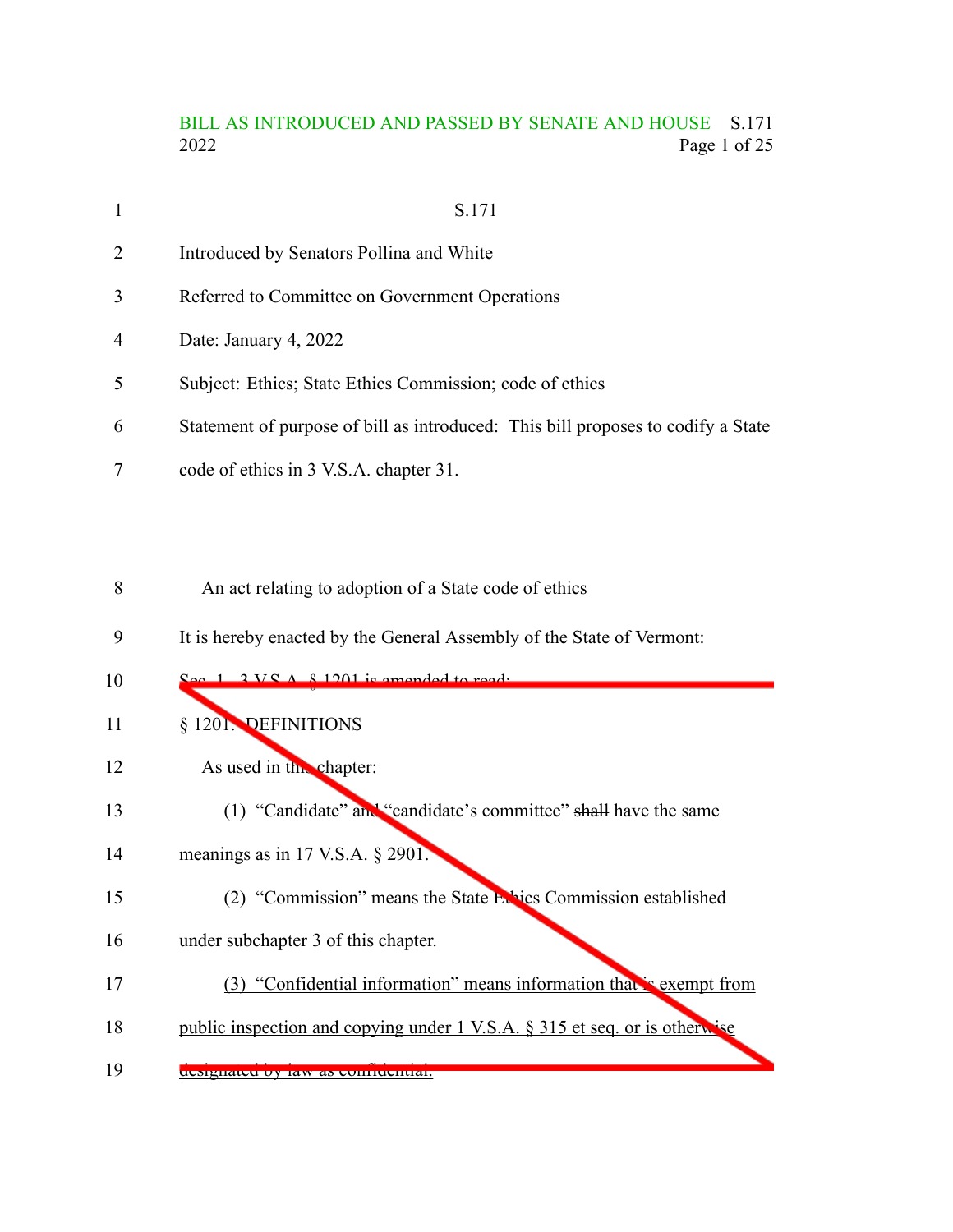BILL AS INTRODUCED AND PASSED BY SENATE AND HOUSE S.171<br>2022 Page 2 of 25 Page 2 of 25

| 1  | $(4)$ "Conflict of interact" means an interact direct or indirect financial         |
|----|-------------------------------------------------------------------------------------|
| 2  | or cherwise, of a public servant or such an interest, known to the public           |
| 3  | servant, of a member of the public servant's immediate family or household,         |
| 4  | or of a bush ess associate, in the outcome of a particular matter pending before    |
| 5  | the public servant or the public servant's public body, or that is in conflict with |
| 6  | the proper discharge of the public servant's duties. "Conflict of interest" does    |
| 7  | not include any interest that is no greater than that of other persons generally    |
| 8  | affected by the outcome of matter, such as a policyholder in an insurance           |
| 9  | company or a depositor in a bank.                                                   |
| 10 | $\left(\frac{3}{5}\right)$ "Executive officer" monomers:                            |
| 11 | (A) a State officer; or                                                             |
| 12 | (B) under the Office of the Governor, an agency secretary or deputy                 |
| 13 | or a department commissioner or deputy.                                             |
| 14 | $(4)(A)$ "Gift" means anything of value, tangle or intangible, that is              |
| 15 | bestowed for less than adequate consideration.                                      |
| 16 | (B) "Gift" does not mean printed educational material such as books,                |
| 17 | reports, pamphlets, or periodicals.                                                 |
| 18 | (6) "Gift" has the same meaning as in $2$ V.S.A. $\S$ 261.                          |
| 19 | $\frac{5(7)}{2}$ "Governmental conduct regulated by law" means conduct by an        |
| 20 | individual in regard to the operation of State government that is restricted of     |
| 21 | promoneu oy raw and merudes.                                                        |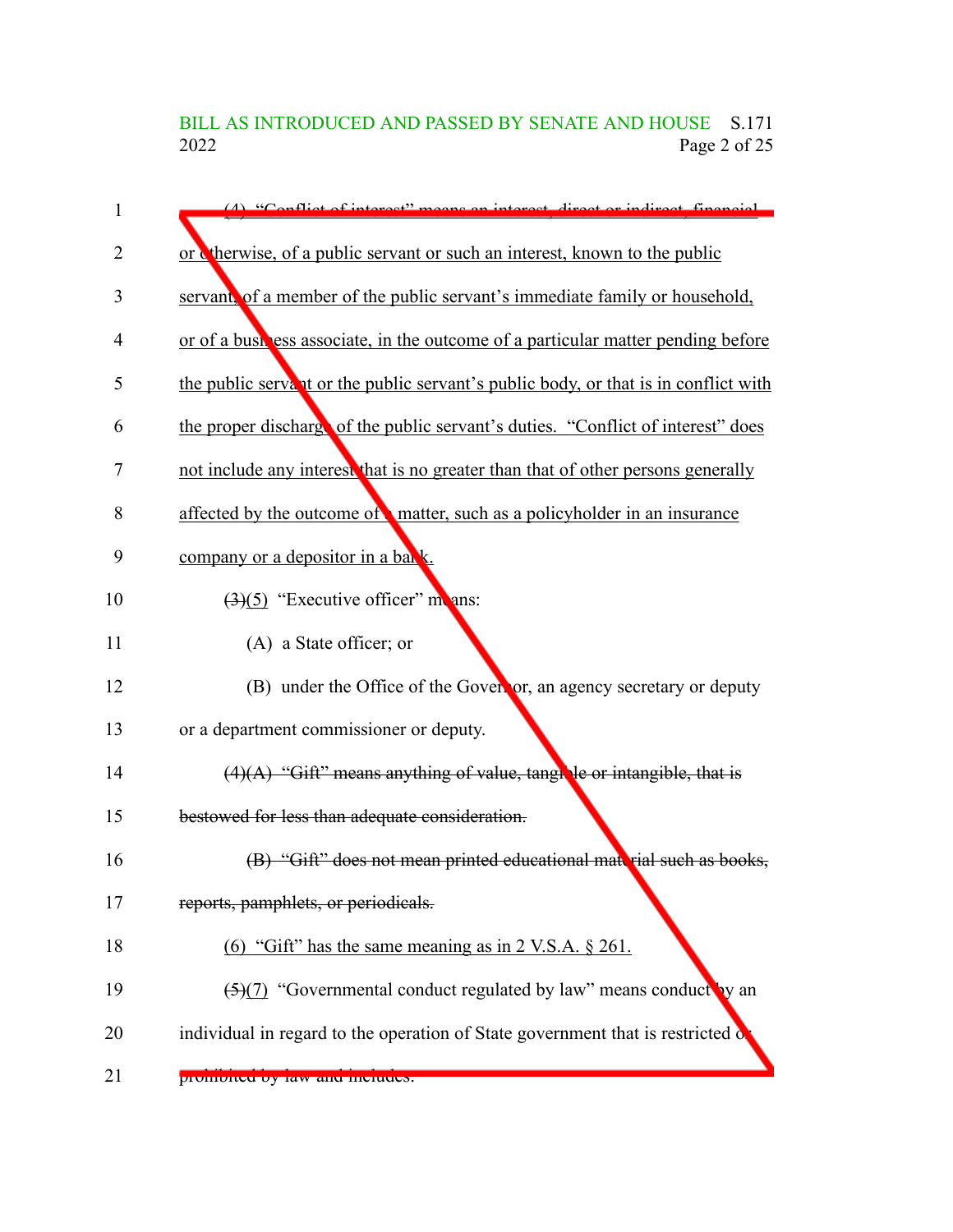# BILL AS INTRODUCED AND PASSED BY SENATE AND HOUSE S.171<br>2022 Page 3 of 25 Page 3 of 25

|             | $(A)$ bribary nurguant to 12 VC $A \times 1102$ .                                  |
|-------------|------------------------------------------------------------------------------------|
|             | (B) neglect of duty by public officers pursuant to 13 V.S.A. § 3006                |
|             | and by nembers of boards and commissions pursuant to 13 V.S.A. § 3007;             |
|             | ( $\bullet$ taking illegal fees pursuant to 13 V.S.A. § 3010;                      |
|             | (D) false claims against government pursuant to 13 V.S.A. § 3016;                  |
|             | (E) owning or being financially interested in an entity subject to a               |
|             | department's supervision pursuant to section 204 of this title;                    |
|             | (F) failing to devote time to duties of office pursuant to section 205             |
|             | of this title;                                                                     |
|             | (G) engaging in retaliatory action due to a State employee's                       |
|             | involvement in a protected activity pursuant to chapter 27, subchapter 4A of       |
| this title; |                                                                                    |
|             | (H) a former legislator or former Executive officer serving as a                   |
|             | lobbyist pursuant to 2 V.S.A. $\S$ 266(b); and                                     |
|             | (I) a former Executive officer serving as an acvocate pursuant to                  |
|             | section 267 of this title.                                                         |
|             | (8) "Immediate family" means a person's spouse or civil union partner;             |
|             | domestic partner as defined in 17 V.S.A. $\S$ 2414(e)(1); sibling; child or foster |
|             | child; grandchild; parent; grandparent; or in-law, including a parent, sibling,    |
|             | child or foster child, grandchild or grandparent of a spouse, civil union part er, |
|             | or uoniesue partier.                                                               |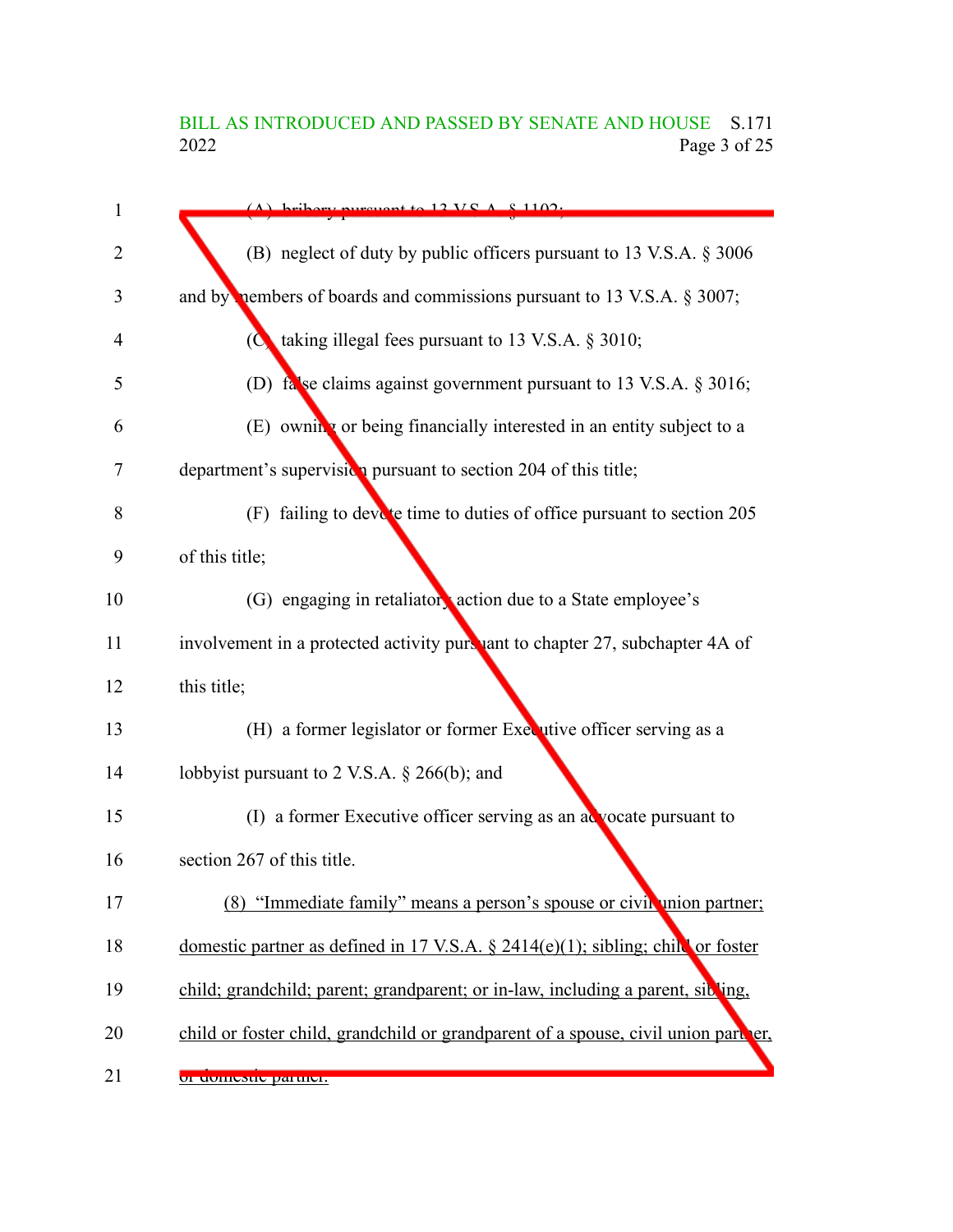## BILL AS INTRODUCED AND PASSED BY SENATE AND HOUSE S.171<br>2022 Page 4 of 25 Page 4 of 25

| $\mathbf{1}$ | $(6)(0)$ "I obbyist" shall have bee the same meaning as in $2 V_S A$ , $8.261$ |
|--------------|--------------------------------------------------------------------------------|
| 2            | (10) "Person" means any individual, group, business entity, association,       |
| 3            | or organization.                                                               |
| 4            | $(7)(1)$ "Political committee" and "political party" shall have the same       |
| 5            | meanings as in 17 V.S.A. § 2901.                                               |
| 6            | (12) "Prohib 'ed source" means any person who:                                 |
| 7            | (A) is seeking official action by a public servant's agency;                   |
| 8            | (B) does business or seeks to do business with a public servant's              |
| 9            | agency or department;                                                          |
| 10           | (C) conducts activities regulated by the public servant's agency;              |
| 11           | (D) has interests that may be vibstantially affected by the                    |
| 12           | performance or nonperformance of the public servant's official duties; or      |
| 13           | (E) is an organization with a majority of whose members are                    |
| 14           | described as in subdivisions (A) and (B) of this subdivision $(12)$ .          |
| 15           | $(8)(13)$ "State officer" means the Governor, Lieu enant Governor,             |
| 16           | Treasurer, Secretary of State, Auditor of Accounts, or Attorney General.       |
| 17           | Sec. 2. $3$ V.S.A. $\S$ 1202 is amended to read:                               |
| 18           | § 1202. STATE CODE OF ETHICS                                                   |
| 19           | The Ethics Commission, in consultation with the Department of Hun an           |
| 20           | Resources, shall create and maintain the State Code of Ethics that sets forth  |
| 21           | general principies or governmental cuneal conquet.                             |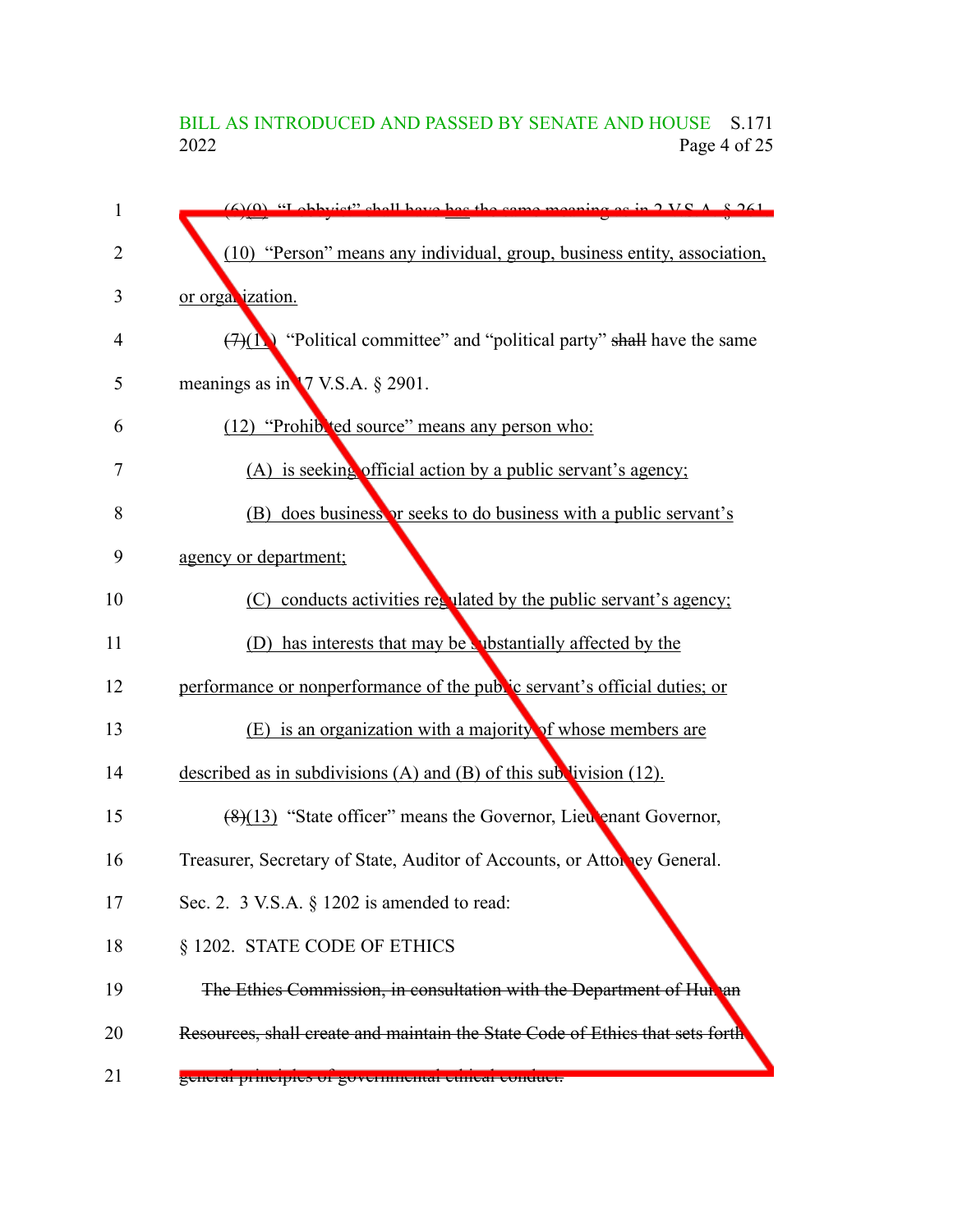# BILL AS INTRODUCED AND PASSED BY SENATE AND HOUSE S.171<br>2022 Page 5 of 25 Page 5 of 25

| 1              | (a) Applicability                                                                |
|----------------|----------------------------------------------------------------------------------|
| $\overline{2}$ | (1) Unless excluded under this section, the Code of Ethics applies to all        |
| 3              | persons elected or appointed to serve as officers of the State, all persons      |
| 4              | elected or a pointed to serve as members of the General Assembly, all State      |
| 5              | employees, all <b>ersons</b> appointed to serve on State boards and commissions, |
| 6              | and persons who in any other way are authorized to act or speak on behalf of     |
| 7              | the State. This code refers to them all as "public servants."                    |
| 8              | The Code of Ethers established by this section does not prohibit<br>(2)          |
| 9              | branches of State government, sencies, or departments from adopting more         |
| 10             | stringent provisions regarding the chical conduct of their employees.            |
| 11             | The application of this Code of Ethics does not in any way abrogate<br>(3)       |
| 12             | or alter the sole authority of each house of the General Assembly to judge the   |
| 13             | elections and qualifications of its own members under Chapter II, Sections 14    |
| 14             | and 19 of the Vermont Constitution.                                              |
| 15             | (b) Exclusions. The Code of Ethics does not apply                                |
| 16             | (1) the functions of members of the General Assembly that are protected          |
| 17             | by Chapter I, Article 14 of the Vermont Constitution;                            |
| 18             | (2) those exercising judicial power under Chapter II, Section 4 of the           |
| 19             | Vermont Constitution; and                                                        |
| 20             | (3) members of the General Assembly unless the Code of Ethics is                 |
| 21             | auopteu by ruie by each house of the deficial Assembly.                          |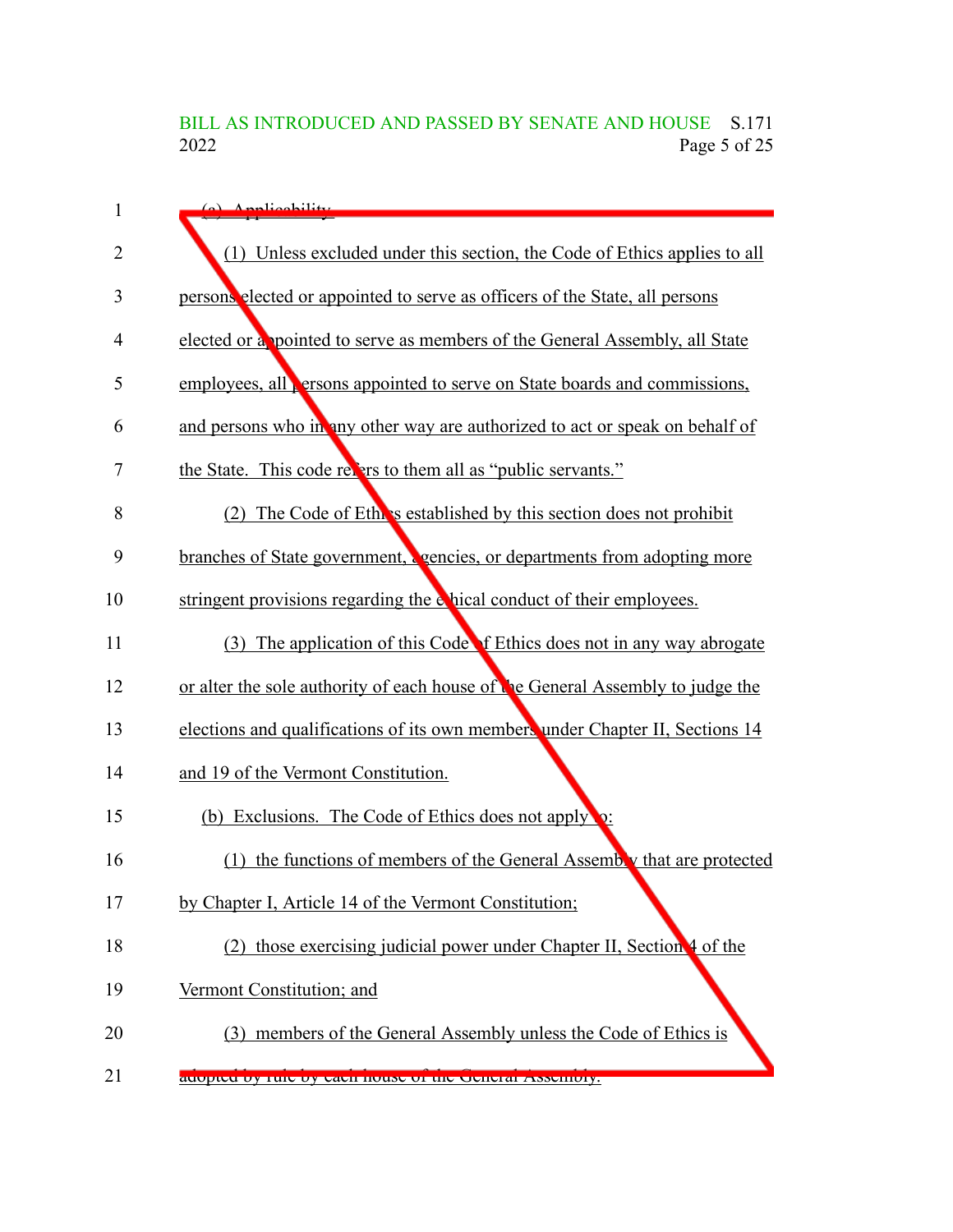# BILL AS INTRODUCED AND PASSED BY SENATE AND HOUSE S.171<br>2022 Page 6 of 25 Page 6 of 25

| 1              | (a) Ethical conduct                                                                      |
|----------------|------------------------------------------------------------------------------------------|
| $\overline{2}$ | (1) Conflict of interest.                                                                |
| 3              | (A) Course of action. Each time a public servant is confronted with                      |
| $\overline{4}$ | a conflict of interest, the public servant shall either make a public statement          |
| 5              | recusing themsel es from the matter or, if the public servant chooses to                 |
| 6              | proceed with the matter, prepare a written statement regarding the nature of the         |
| 7              | conflict. A public servant may request either guidance or an advisory opinion            |
| 8              | from the State Ethics Commission in making an initial determination whether              |
| 9              | a conflict of interest exists, or whether good cause to proceed exists as set forth      |
| 10             | in subdivision (B) of this subdivision $\binom{n}{k}$ . If the public servant chooses to |
| 11             | proceed with the matter, the public servant's prepared written statement shall:          |
| 12             | (i) describe the matter requiring action;                                                |
| 13             | (ii) disclose the nature of the potential conflict or actual conflict                    |
| 14             | of interest;                                                                             |
| 15             | (iii) explain why good cause, as set forth in subdivision (B) of this                    |
| 16             | subdivision $(1)$ , exists so that the public servant can take action in the matter      |
| 17             | fairly, objectively, and in the public interest;                                         |
| 18             | (iv) include sufficient detail so that the matter may be understood                      |
| 19             | by the public, and                                                                       |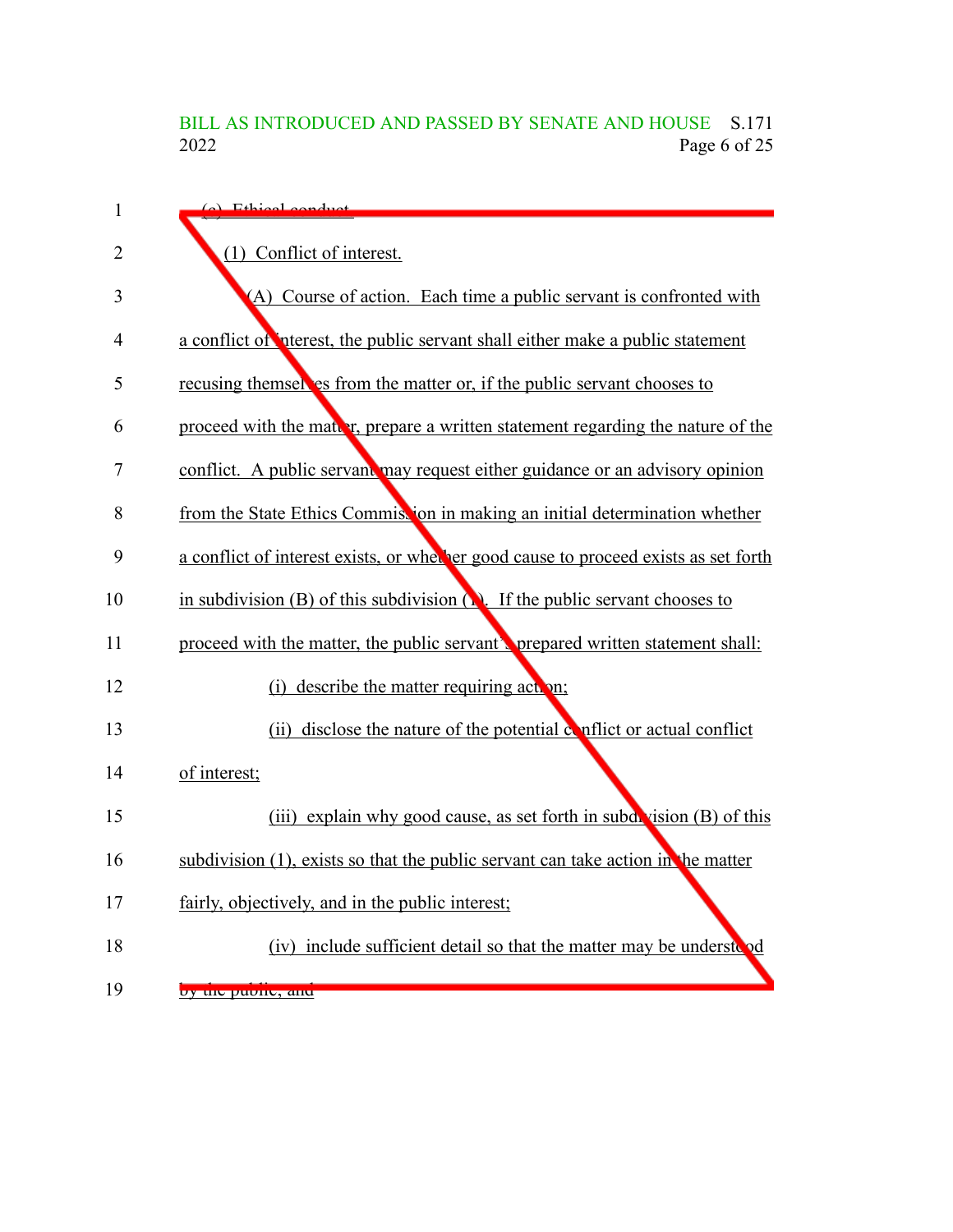## BILL AS INTRODUCED AND PASSED BY SENATE AND HOUSE S.171<br>2022 Page 7 of 25 Page 7 of 25

| 1  | (v) be filed in eccordance with the policies and procedures set                    |
|----|------------------------------------------------------------------------------------|
| 2  | ford by the agency or entity governing the matter in question, including any       |
| 3  | requirer ent that the statement be made public.                                    |
| 4  | (B) Good cause. As used in this section, "good cause to proceed"                   |
| 5  | may include any of the following:                                                  |
| 6  | (i) the <b>N</b> entified conflict or potential conflict is de minimum in          |
| 7  | nature;                                                                            |
| 8  | the action to be taken is ministerial or clerical;<br>(ii)                         |
| 9  | (iii) the conflict is an orphous, intangible, or otherwise                         |
| 10 | speculative; or                                                                    |
| 11 | (iv) the public servant cannot legally or practically delegate the                 |
| 12 | matter.                                                                            |
| 13 | Directing unethical conduct. A public servant shall not direct<br>(2)              |
| 14 | another person to act in a manner that would be unether all for the public         |
| 15 | servant or the other person to act. A public servant who he's a conflict of        |
| 16 | interest shall not direct others to act to the public servant's benefit where such |
| 17 | action would be a violation of the Code of Ethics if the public servent were to    |
| 18 | perform the act.                                                                   |
| 19 | (3) Conduct after recusal. Once recused, a public servant shall not in             |
| 20 | any way participate in or act to influence a uccision regarding the matter.        |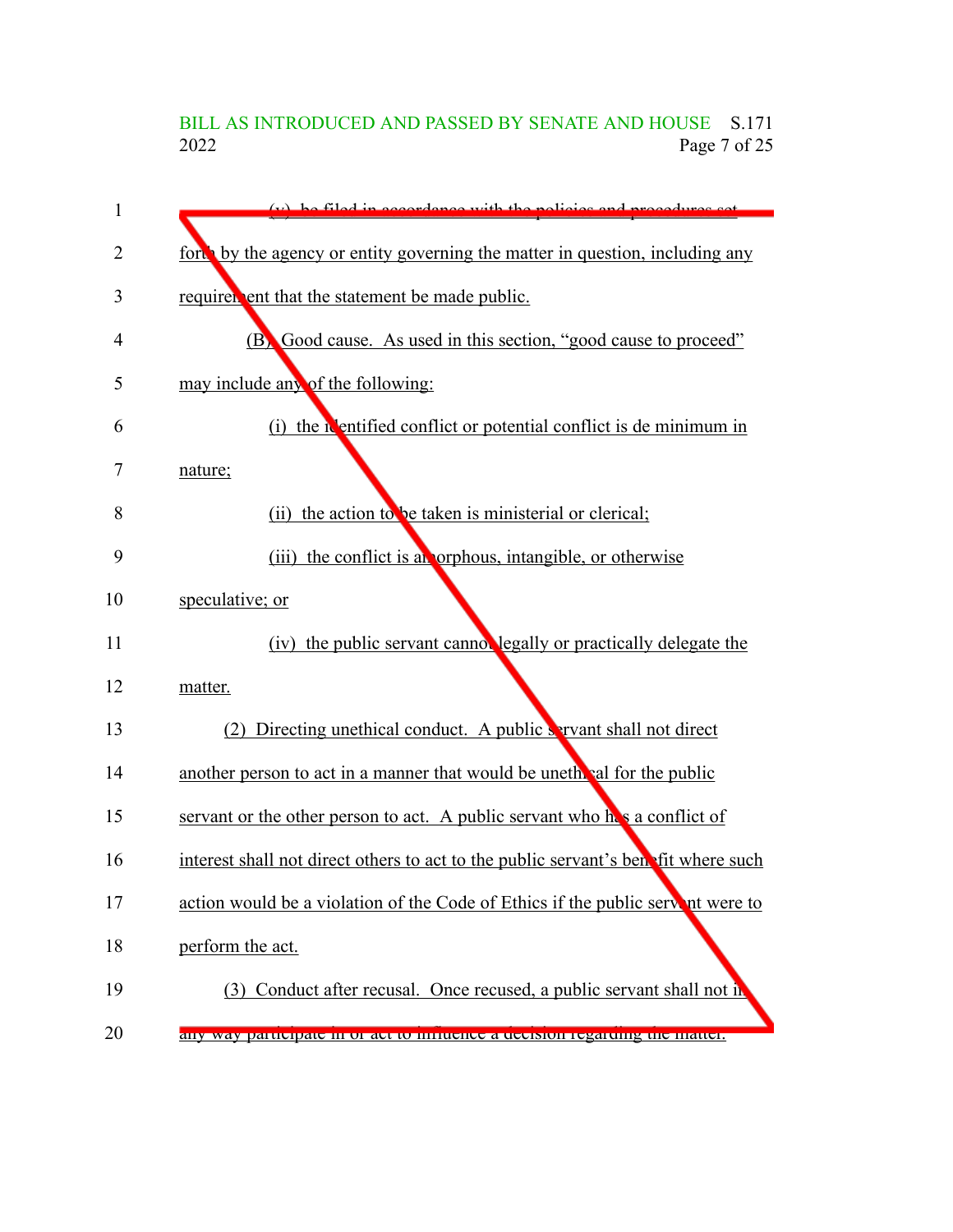BILL AS INTRODUCED AND PASSED BY SENATE AND HOUSE S.171<br>2022 Page 8 of 25 Page 8 of 25

| $\mathbf{1}$ | (4) Appearance of unothical conduct A public convent shall evoid ony                       |
|--------------|--------------------------------------------------------------------------------------------|
| 2            | action are actions creating the appearance that the public servant is violating the law or |
| 3            | the Code of Ethics. Whether particular circumstances create an appearance                  |
| 4            | that the law or the Code of Ethics have been violated shall be determined from             |
| 5            | the perspective of a reasonable person with knowledge of the relevant facts.               |
| 6            | (5) Preferent al treatment. A public servant in the course of conducting                   |
| 7            | State business shall act mpartially, showing no favor toward or prejudice                  |
| 8            | against any person. A public servant shall not give or represent an ability to             |
| 9            | give preference or special treativent to any person because of the person's                |
| 10           | wealth, position, or status or because of any personal relationship with the               |
| 11           | public servant. When permitted by law and written policy or rule, a public                 |
| 12           | servant may give preference to designated <b>P</b> rsons.                                  |
| 13           | (6) Misuse of position. A public servant shall not use his or her official                 |
| 14           | position for personal or financial gain.                                                   |
| 15           | (7) Misuse of information. A public servant shall not use nonpublic                        |
| 16           | government information or confidential information acquired during the                     |
| 17           | course of State service for personal or financial gain or for the $\epsilon$ ersonal or    |
| 18           | financial gain of any other person.                                                        |
| 19           | (8) Misuse of government resources. A public servant shall not make                        |
| 20           | use of State materials, funds, property, personnel, facilities, or equipment, of           |
| 21           | permit another person to do so, for any purpose other than for orticial state              |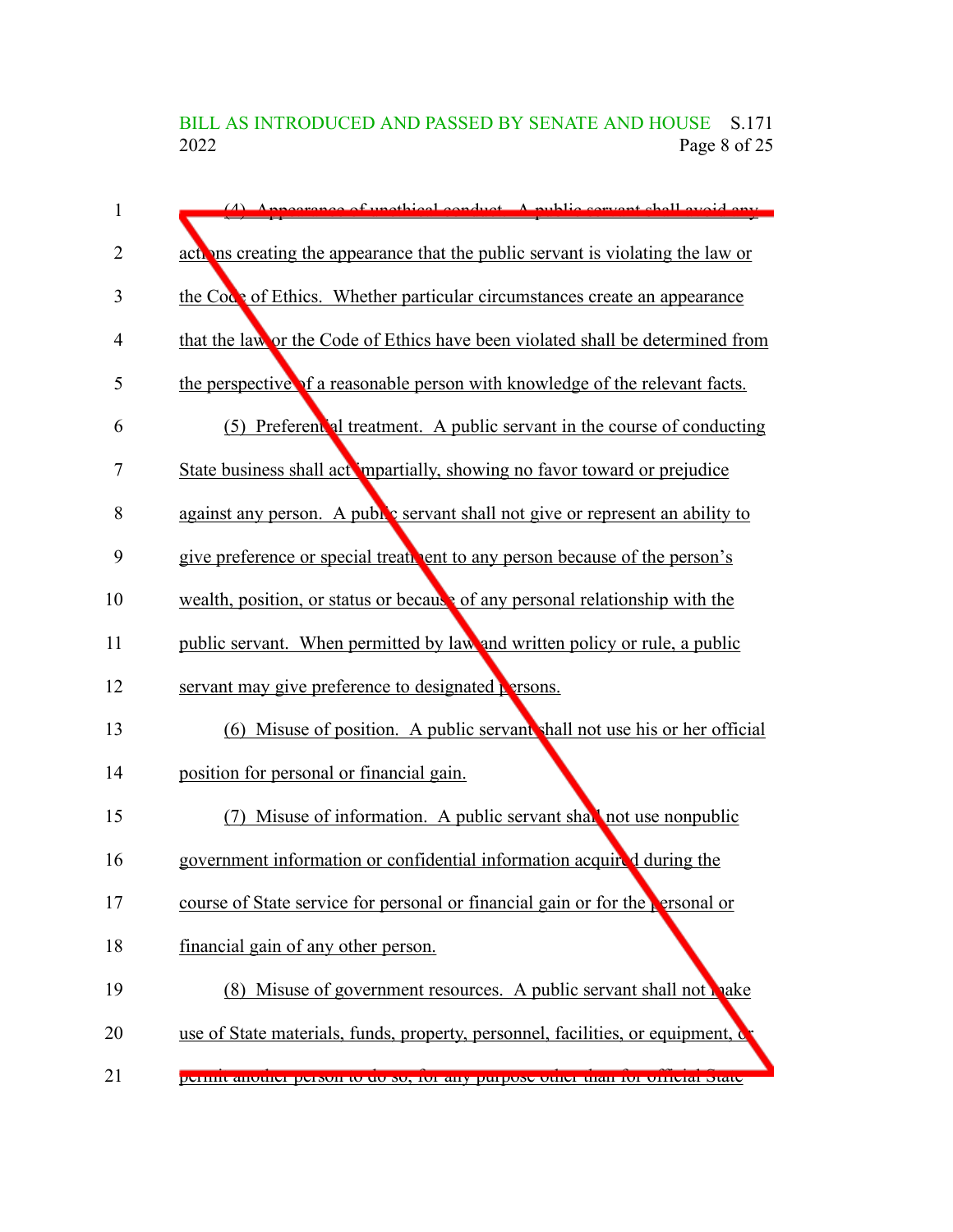BILL AS INTRODUCED AND PASSED BY SENATE AND HOUSE S.171<br>2022 Page 9 of 25 Page 9 of 25

| 1  | nece unless the use is expressly permitted or required by law or by a            |
|----|----------------------------------------------------------------------------------|
| 2  | written agency, departmental, or institutional policy or rule. A public servant  |
| 3  | shall no engage in or direct another person to engage in work other than the     |
| 4  | performance of official duties during working hours, except as permitted or      |
| 5  | required by law or by written agency, departmental, or institutional policy or   |
| 6  | rule.                                                                            |
| 7  | $(9)$ Gifts.                                                                     |
| 8  | (A) Gifts prohibited Unless covered by an exception, a public                    |
| 9  | servant shall not:                                                               |
| 10 | (i) accept a gift under circumstances that could reasonably be                   |
| 11 | inferred as accepting a gift that is intended to influence the public servant in |
| 12 | the public servant's performance of official deties;                             |
| 13 | (ii) use or permit the use of the public servant's government                    |
| 14 | position or any authority associated with public office to solicit or coerce the |
| 15 | offering of a gift;                                                              |
| 16 | accept gifts from the same or different source on a basis so<br>(iii)            |
| 17 | frequent that a reasonable person would be led to believe the public servant is  |
| 18 | using the public servant's office for personal gain;                             |
| 19 | (iv) accept a gift in violation of an applicable law, rule, policy, or           |
| 20 | <del>executive order, or</del>                                                   |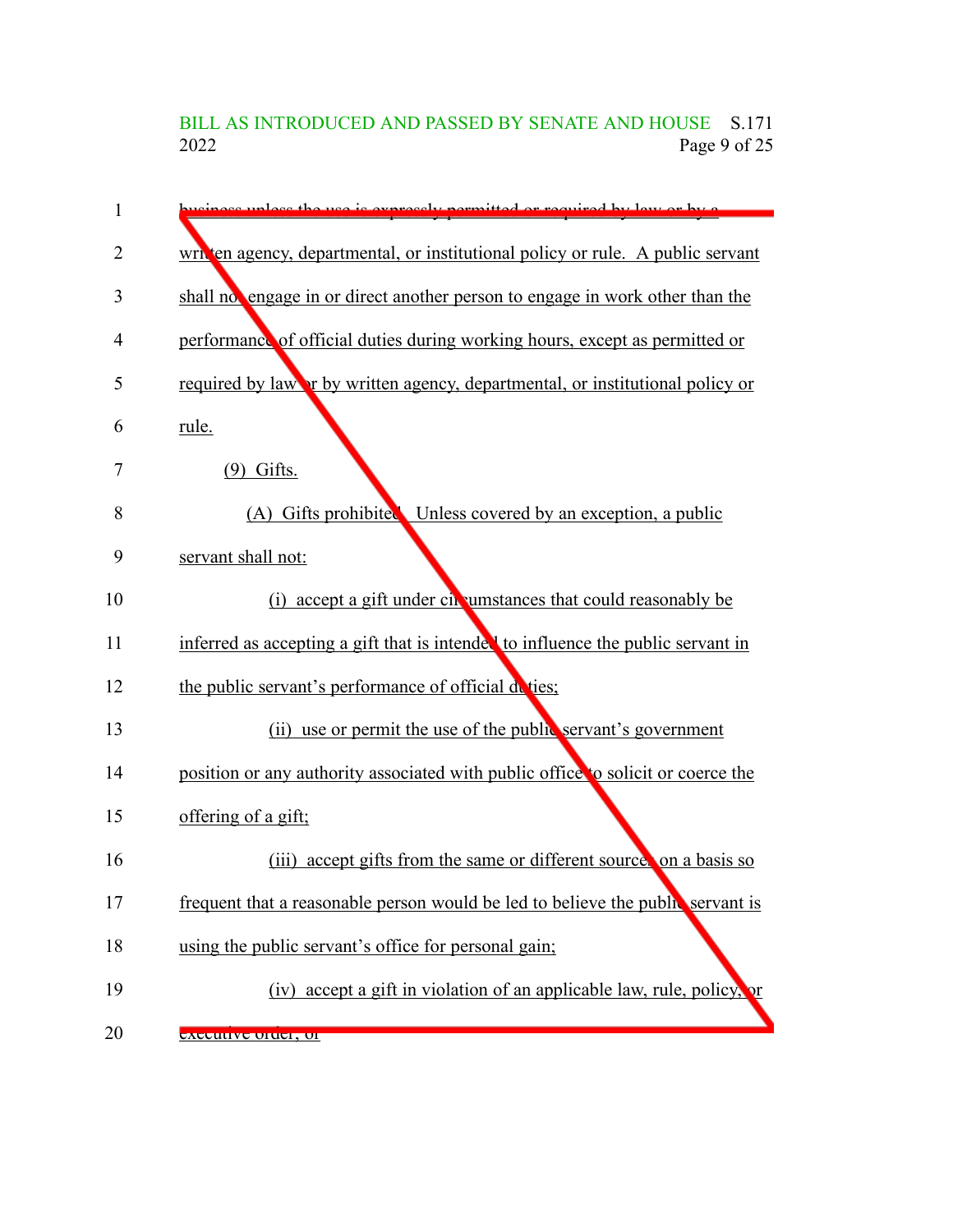## BILL AS INTRODUCED AND PASSED BY SENATE AND HOUSE S.171<br>2022 Page 10 of 25 Page 10 of 25

| $\mathbf{1}$ | (y) directly or indirectly solicit a gift from a prohibited source or             |
|--------------|-----------------------------------------------------------------------------------|
| 2            | solvit a gift to be given because of the public servant's official position.      |
| 3            | (B) Gift exceptions.                                                              |
| 4            | (i)<br>Gifts of \$20.00 or less. A public servant may accept                      |
| 5            | unsolicited gift, having an aggregate market value of \$20.00 or less per source  |
| 6            | per occasion, provided that the aggregate market value of individual gifts        |
| 7            | received from any one person under the authority of this subdivision (i) does     |
| 8            | not exceed \$50.00 in a cale dar year. This exception does not apply to gifts of  |
| 9            | cash or of investment interests wich as stock, bonds, or certificates of deposit. |
| 10           | Where the market value of a gift on the aggregate market value of gifts offered   |
| 11           | on any single occasion exceeds \$20.00, the public servant shall not pay the      |
| 12           | excess value over \$20.00 in order to accept that portion of the gift or those    |
| 13           | gifts worth \$20.00. Where the aggregate value of tangible items offered on a     |
| 14           | single occasion exceeds \$20.00, the public servant hay decline any distinct      |
| 15           | and separate item in order to accept those items aggregating \$20.00 or less.     |
| 16           | Personal gifts. A public servant may accept a gift given by an<br>(ii)            |
| 17           | individual under circumstances that make it clear that the gift is motivated by   |
| 18           | an outside relationship, family relationship, or personal friendship wither than  |
| 19           | the position of the public servant. Relevant factors in making such a             |
| 20           | determination include the history and nature of the relationship and whether      |
| 21           | tue person, rannry memoer, or a menu personany pays for the gift.                 |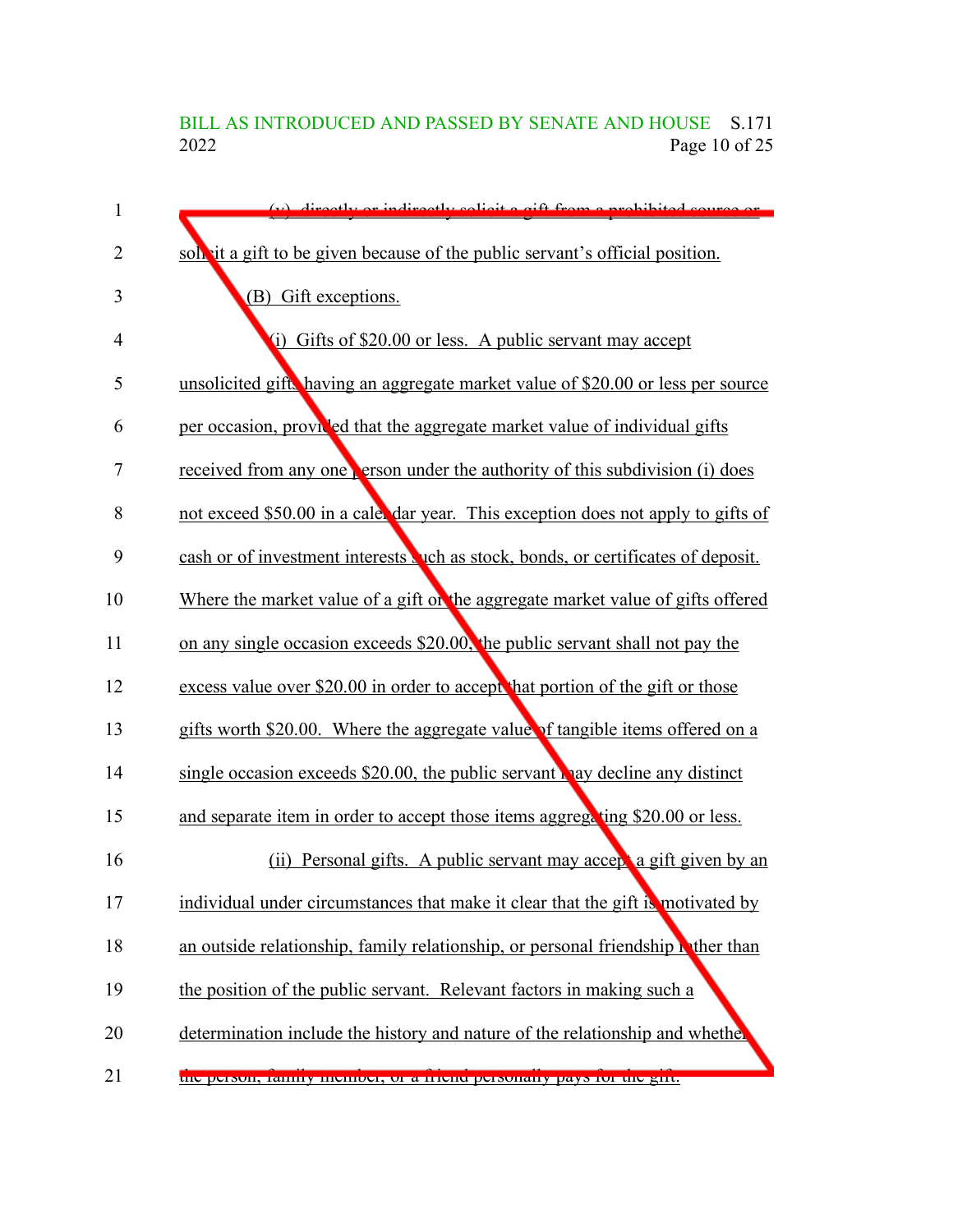## BILL AS INTRODUCED AND PASSED BY SENATE AND HOUSE S.171<br>2022 Page 11 of 25 Page 11 of 25

| $\mathbf{1}$   | (iii) Event ettendance A public convent may accept a gift of                   |
|----------------|--------------------------------------------------------------------------------|
| $\overline{2}$ | atte dance to training or similar events approved by the public servant's      |
| 3              | supervivor and determined to be in the interest of the public servant's agency |
| 4              | or department.                                                                 |
| 5              | (iv) Otherwise permitted by law. A public servant may accept a                 |
| 6              | gift where expressly permitted to do so under State law.                       |
| 7              | (10) Unauthorized commitments. A public servant shall not make                 |
| 8              | unauthorized commitments or promises of any kind purporting to bind State      |
| 9              | government.                                                                    |
| 10             | (11) Employment restriction.                                                   |
| 11             | (A) Outside employment. A ublic servant shall not seek or engage               |
| 12             | in outside employment or activities that are inconsistent, incompatible, or in |
| 13             | conflict with the public servant's official duties.                            |
| 14             | (B) Post-government employment.                                                |
| 15             | (i) Executive officers. Executive officers shall comply with the               |
| 16             | post-government employment restrictions prescribed in 3 <b>NS.A.</b> § 267 and |
| 17             | 2 V.S.A. § 266(b) and (c).                                                     |
| 18             | (ii) Legislators. Legislators shall comply with the post                       |
| 19             | government employment restrictions prescribed in 2 V.S.A. § 266(b).            |
| 20             | (iii) Legislative Branch employees. Except as permitted in                     |
| 21             | supurvision (IV) of this supurvision (D), a former Legislative Drahen employee |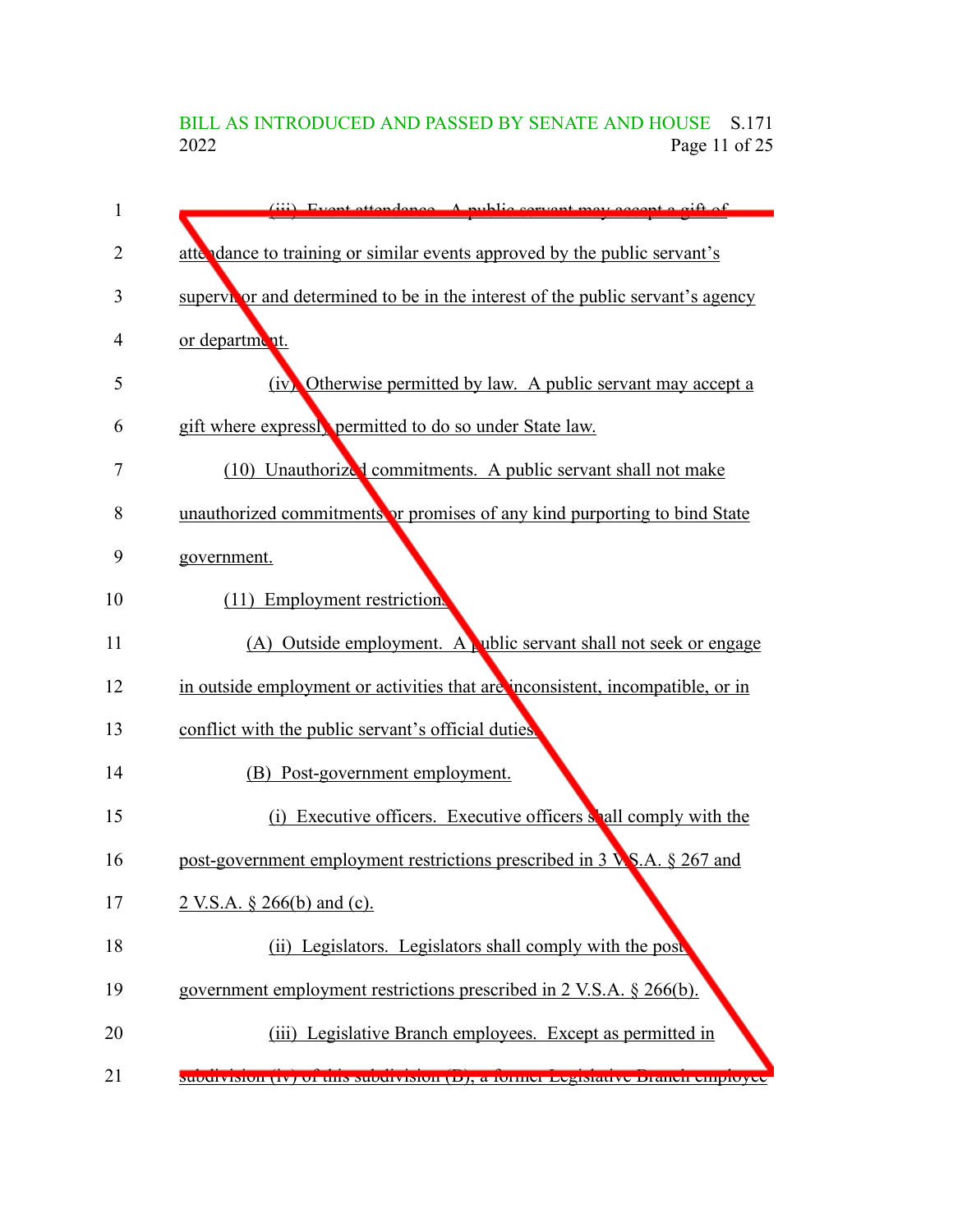BILL AS INTRODUCED AND PASSED BY SENATE AND HOUSE S.171<br>2022 Page 12 of 25 Page 12 of 25

| 1              | shell not for one year after leaving State service, he an advocate for envence     |
|----------------|------------------------------------------------------------------------------------|
| $\overline{2}$ | other than the State, for compensation before the General Assembly or any of       |
| 3              | its subports or the office in which the Legislative Branch employee served at      |
| 4              | the time of <b>Permination</b> of State service concerning any matter in which the |
| 5              | State has a direct and substantial interest.                                       |
| 6              | (iv) Contracting exception. The limitations in subdivisions (i)                    |
| 7              | through (iii) of this subd vision (B) do not apply to individuals providing        |
| 8              | information or services to the State pursuant to contracts of the State unless the |
| 9              | public servant is otherwise prohibited from doing so by State or federal law.      |
| 10             | (v) Representation restrictions. A public servant shall not, after                 |
| 11             | termination of State service or employment, knowingly make with the intent to      |
| 12             | influence any communication or appearance to efore any entity of the State on      |
| 13             | behalf of any person other than the State in connection with any investigation,    |
| 14             | application, request for a ruling or determination, rule naking, contract,         |
| 15             | controversy, claim, charge, accusation, arrest, quasi-judicial, judicial, or other |
| 16             | proceeding:                                                                        |
| 17             | in which the State is a party or has a direct and substantial                      |
| 18             | interest;                                                                          |
| 19             | (II) in which the public servant participated personally and                       |
| 20             | suostantiany as a puone servant, and                                               |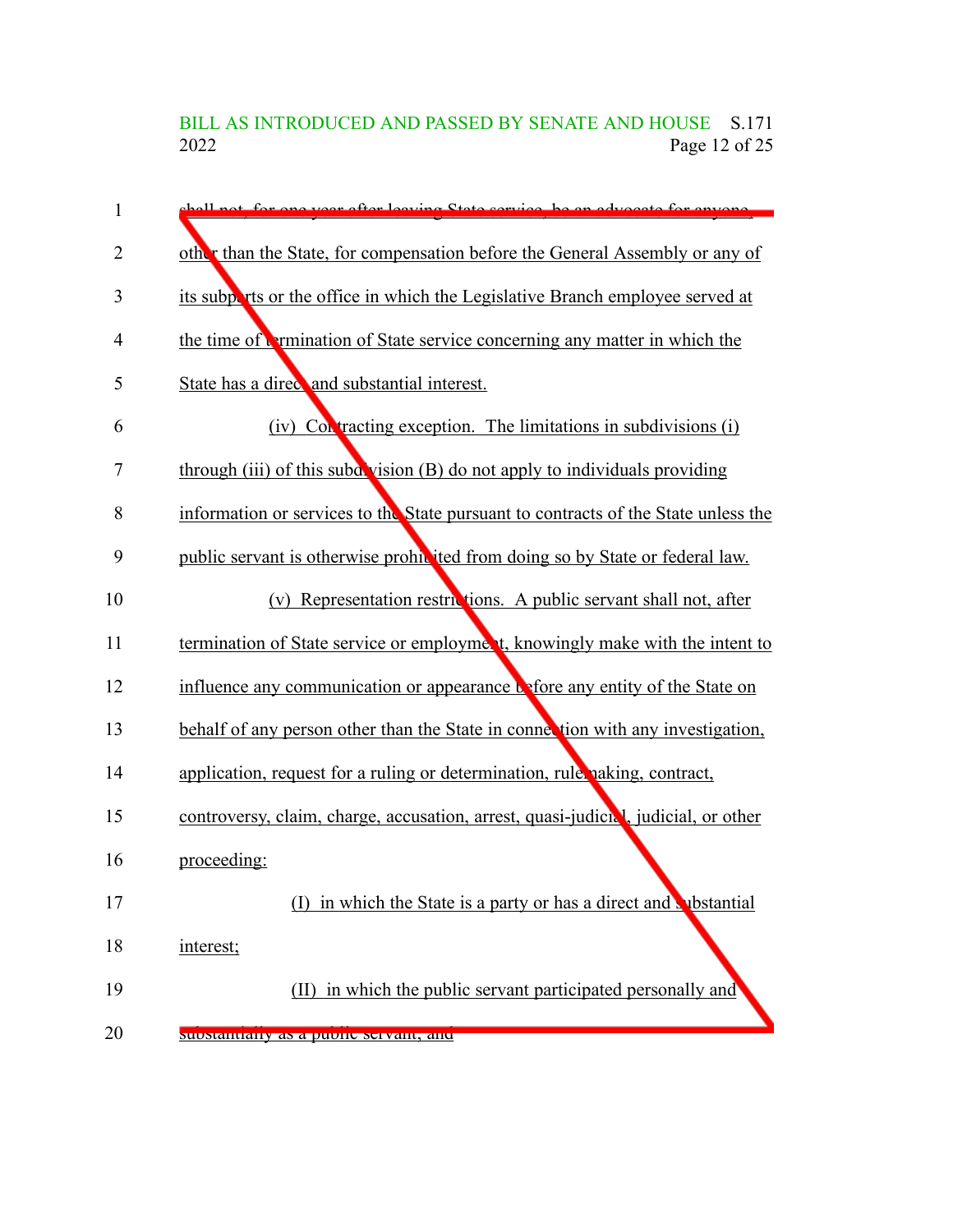# BILL AS INTRODUCED AND PASSED BY SENATE AND HOUSE S.171<br>2022 Page 13 of 25 Page 13 of 25

| 1              | (III) that involved the came party or parties as at the time of                    |
|----------------|------------------------------------------------------------------------------------|
| $\overline{2}$ | suc <sup>o</sup> participation.                                                    |
| 3              | 2) Compliance with laws, rules, and policies. A public servant shall               |
| 4              | comply with applicable State and federal laws and regulations, including anti-     |
| 5              | discrimination and equal opportunity laws, and comply with applicable              |
| 6              | governmental code, of conduct. A public servant shall comply with any other        |
| 7              | applicable rules or policies established by executive order, agency rule, or       |
| 8              | policy.                                                                            |
| 9              | (d) Whistleblower protections for ethics complaints. Consistent with               |
| 10             | 3 V.S.A. § 971 et seq., a public servent shall be free to disclose waste, fraud,   |
| 11             | abuse of authority, violations of law, or violations of this or other applicable   |
| 12             | codes regarding ethical conduct to the State Ethics Commission without fear of     |
| 13             | reprisal, intimidation, or retaliation.                                            |
| 14             | (e) Mandatory ethics education and training. Within the first 120 days of          |
| 15             | public service, a public servant shall engage in ethics the ining, which may be    |
| 16             | in person or online. Completion of ethics training shall be <b>Complete</b> by the |
| 17             | department where the public servant is employed. A public servant shall            |
| 18             | participate in continuing ethics education, which may be in person or online, at   |
| 19             | least once every three years thereafter. Approved continuing ethics education      |
| 20             | providers are the State Ethics Commission, the Department of Human                 |
| 21             | Resources – Center for Achievement in Fuone Service (CATS), the vermont            |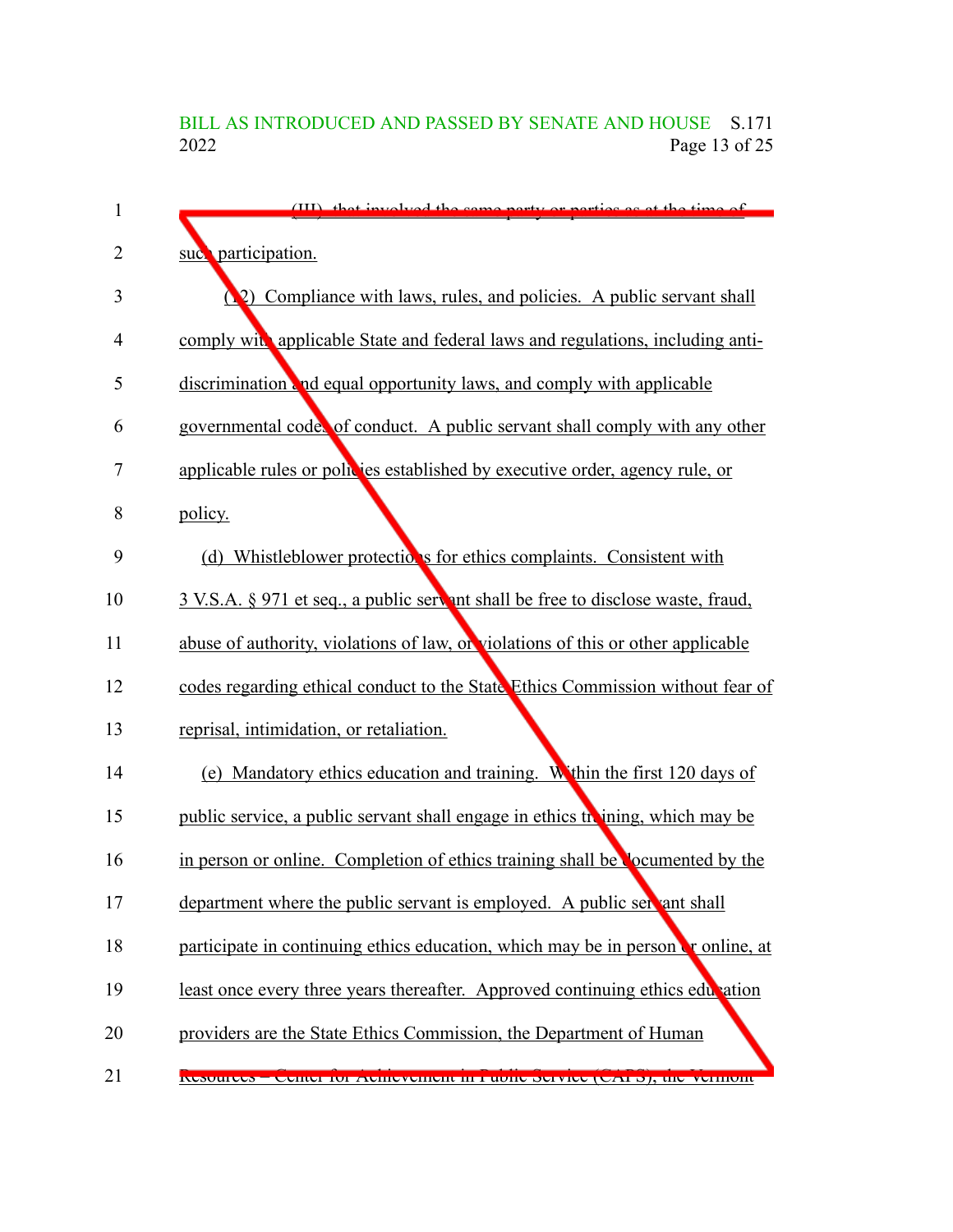BILL AS INTRODUCED AND PASSED BY SENATE AND HOUSE S.171 2022 Page 14 of 25

- of Penresentatives Ethics Panel for the House of Penresentatives, the 1
- Vermont Senate Ethics Panel for the Senate, and any education providers 2
- approved by the State Ethics Commission. Copies of ethics training materials 3
- by ethics education providers shall be provided to the State Ethics 4
- Commission. On request, the State Ethics Commission may collaborate with 5
- or assist ethics education providers. 6
- Sec. 3. EFFECTIVE DATE 7
- THIS act shall take effect on July 1, 2022. 8

*Sec. 1. 3 V.S.A. chapter 31, subchapter 1 is amended to read:*

*Subchapter 1. General Provisions; State Code of Ethics*

*§ 1201. DEFINITIONS*

*As used in this chapter:*

*(1) "Candidate" and "candidate's committee" shall have the same meanings as in 17 V.S.A. § 2901.*

*(2) "Commission" means the State Ethics Commission established under subchapter 3 of this chapter.*

*(3) "Confidential information" means information that is exempt from public inspection and copying under 1 V.S.A. § 315 et seq. or is otherwise designated by law as confidential.*

*(4) "Domestic partner" means an individual in an enduring domestic relationship of a spousal nature with the Executive officer or the public servant, provided the individual and Executive officer or public servant:*

*(A) have shared a residence for at least six consecutive months;*

*(B) are at least 18 years of age;*

*(C) are not married to or considered a domestic partner of another individual;*

*(D) are not related by blood closer than would bar marriage under State law; and*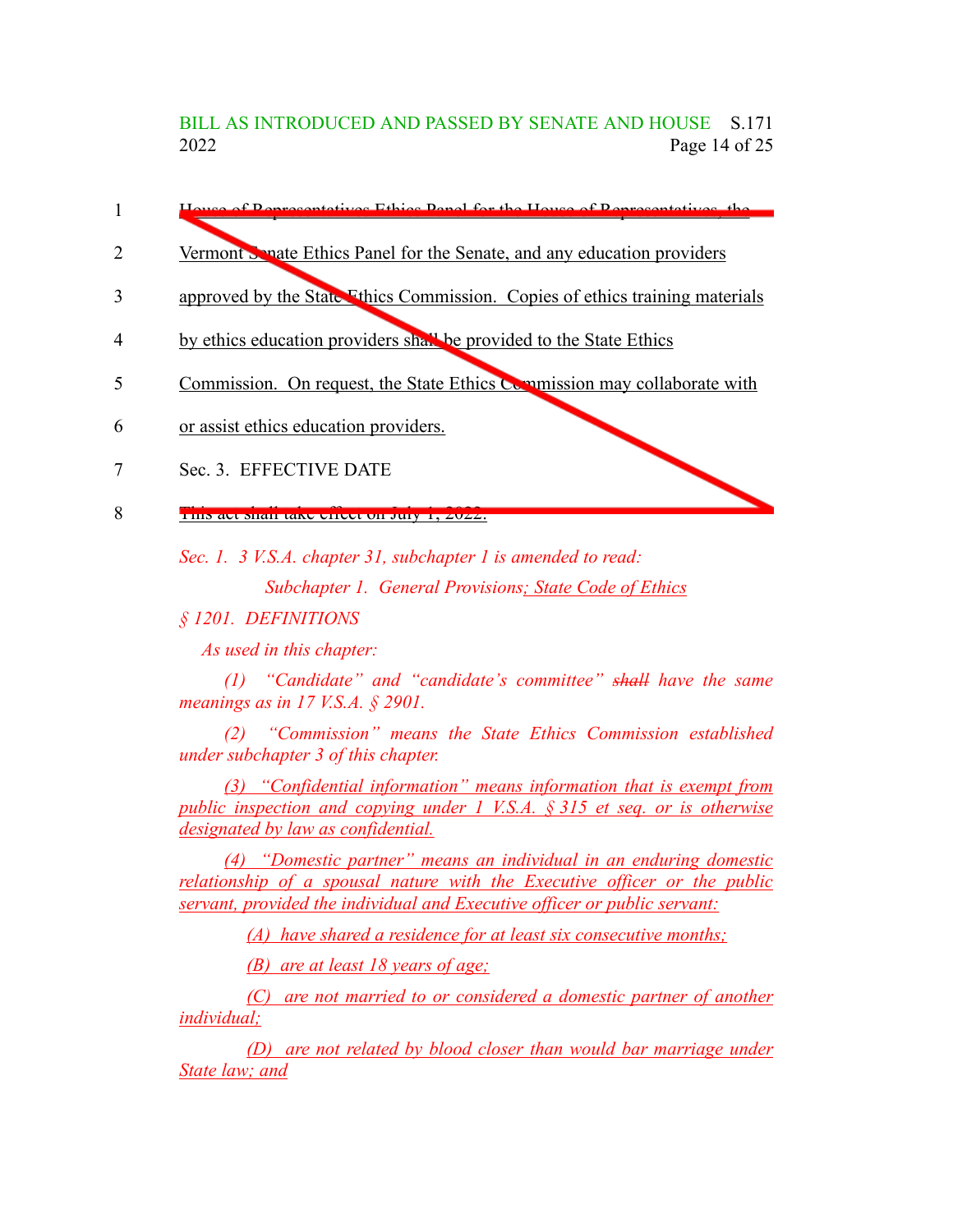*(E) have agreed between themselves to be responsible for each other's welfare.*

*(3)(5) "Executive officer" means:*

*(A) a State officer; or*

*(B) under the Office of the Governor, an agency secretary or deputy or a department commissioner or deputy.*

*(4)(A) "Gift" means anything of value, tangible or intangible, that is bestowed for less than adequate consideration.*

*(B) "Gift" does not mean printed educational material such as books, reports, pamphlets, or periodicals.*

*(5)(6) "Governmental conduct regulated by law" means conduct by an individual in regard to the operation of State government that is restricted or prohibited by law and includes:*

*(A) bribery pursuant to 13 V.S.A. § 1102;*

*(B) neglect of duty by public officers pursuant to 13 V.S.A. § 3006 and by members of boards and commissions pursuant to 13 V.S.A. § 3007;*

*(C) taking illegal fees pursuant to 13 V.S.A. § 3010;*

*(D) false claims against government pursuant to 13 V.S.A. § 3016;*

*(E) owning or being financially interested in an entity subject to a department's supervision pursuant to section 204 of this title;*

*(F) failing to devote time to duties of office pursuant to section 205 of this title;*

*(G) engaging in retaliatory action due to a State employee's involvement in a protected activity pursuant to chapter 27, subchapter 4A of this title;*

*(H) a former legislator or former Executive officer serving as a lobbyist pursuant to 2 V.S.A. § 266(b); and*

*(I) a former Executive officer serving as an advocate pursuant to section 267 of this title.*

*(7) "Immediate family" means an individual's spouse, domestic partner, or civil union partner; child or foster child; sibling; parent; or such relations by marriage or by civil union or domestic partnership; or an individual claimed as a dependent for federal income tax purposes.*

*(6)(8) "Lobbyist" shall and "lobbying firm" have the same meaning meanings as in 2 V.S.A. § 261.*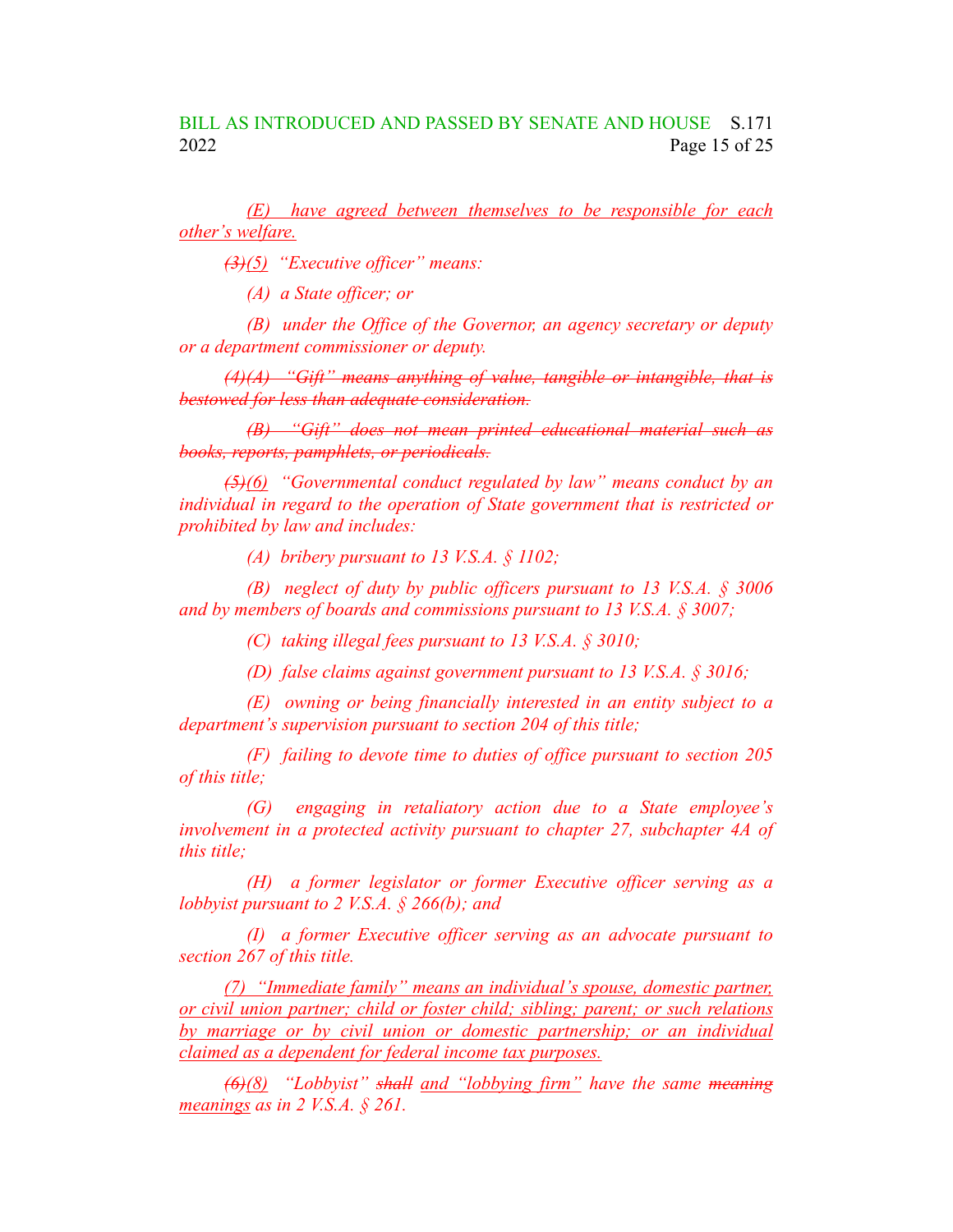### BILL AS INTRODUCED AND PASSED BY SENATE AND HOUSE S.171 2022 Page 16 of 25

*(9) "Person" means any individual, group, business entity, association, or organization.*

*(7)(10) "Political committee" and "political party" shall have the same meanings as in 17 V.S.A. § 2901.*

*(8)(11) "State officer" means the Governor, Lieutenant Governor, Treasurer, Secretary of State, Auditor of Accounts, or Attorney General.*

#### *§ 1202. STATE CODE OF ETHICS; APPLICABILITY*

*The Ethics Commission, in consultation with the Department of Human Resources, shall create and maintain the State Code of Ethics that sets forth general principles of governmental ethical conduct.*

### *Applicability.*

*(1) Unless excluded under this section, the Code of Ethics applies to all individuals elected or appointed to serve as officers of the State, all individuals elected or appointed to serve as members of the General Assembly, all State employees, all individuals appointed to serve on State boards and commissions, and individuals who in any other way are authorized to act or speak on behalf of the State. This code refers to them all as "public servants."*

*(2) The Code of Ethics established by this section does not prohibit branches of State government, agencies, or departments from adopting additional personnel policies regarding ethical conduct not covered by this Code of Ethics or provisions that exceed the requirements of this Code of Ethics. Nothing herein shall be interpreted to require a lawyer or judicial officer to violate their respective professional codes of conduct.*

*(3) The application of this Code of Ethics does not in any way abrogate or alter the sole authority of each house of the General Assembly to judge the elections and qualifications of its own members under Chapter II, Sections 14 and 19 of the Vermont Constitution.*

*(4) The application of this Code of Ethics does not in any way abrogate or alter the Vermont Supreme Court's constitutional authority under Chapter II, Section 30 of the Vermont Constitution.*

*§ 1203. CONFLICT OF INTEREST; APPEARANCE OF CONFLICT OF INTEREST*

*(a) Conflict of interest; appearance of conflict of interest.*

*(1) In the public servant's official capacity, the public servant shall avoid any conflict of interest or the appearance of a conflict of interest. The appearance of a conflict shall be determined from the perspective of a reasonable individual with knowledge of the relevant facts.*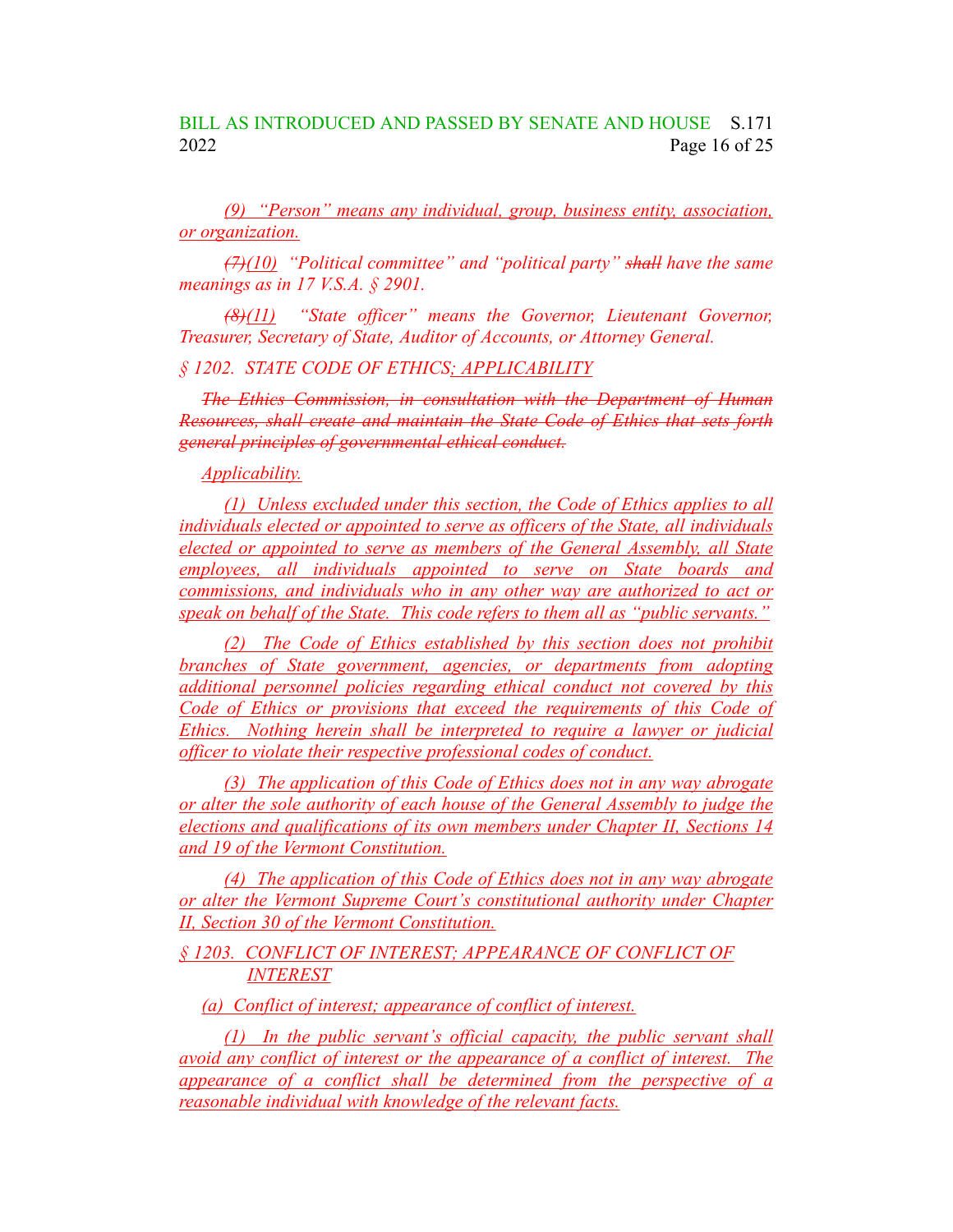*(2) Except as otherwise provided in subsections (b) and (c) of this section, when confronted with a conflict of interest, a public servant shall recuse themselves from the matter and not take further action.*

*(3) As used in this section, "conflict of interest" means a direct or indirect interest of a public servant or such an interest, known to the public servant, of a member of the public servant's immediate family or household, or of a business associate, in the outcome of a particular matter pending before the public servant or the public servant's public body, or that is in conflict with the proper discharge of the public servant's duties. "Conflict of interest" does not include any interest that is not greater than that of other individuals generally affected by the outcome of a matter.*

*(b) Course of action.*

*(1) Legislative Branch. A member of the General Assembly shall comply with Legislative Branch rules and policies regarding the course of action a public servant may take when confronted with a conflict of interest, or the appearance of a conflict of interest, that is related to core legislative functions or duties.*

*(2) Judicial Branch. A judicial officer shall comply with the Vermont Code of Judicial Conduct regarding the course of action a judicial officer may take when confronted with a conflict of interest, or the appearance of a conflict of interest, that falls under the Code of Judicial Conduct, including in situations where a conflict of interest, or the appearance of a conflict of interest, falls under both the Vermont Code of Judicial Conduct and the Code of Ethics.*

*(3) Government attorneys. A public servant who is a licensed attorney shall comply with the Vermont Rules of Professional Conduct regarding the course of action the attorney may take when confronted with a conflict of interest, or the appearance of a conflict of interest, that falls under the Vermont Rules of Professional Conduct, including situations where a conflict of interest, or the appearance of a conflict of interest, falls under both the Vermont Rules of Professional Conduct and the Code of Ethics.*

*(4) Public servants; other. Any public servant facing a conflict of interest not covered by subdivisions (1)–(3) of this subsection shall comply with requirements prescribed in this subdivision. Each time a public servant is confronted with a conflict of interest, other than that for which the public servant's action is solely ministerial or clerical, the public servant shall either make a public statement, which may consist of a statement made to the public servant's immediate supervisor, recusing themselves from the matter or, if the public servant chooses to proceed with the matter, prepare a written statement*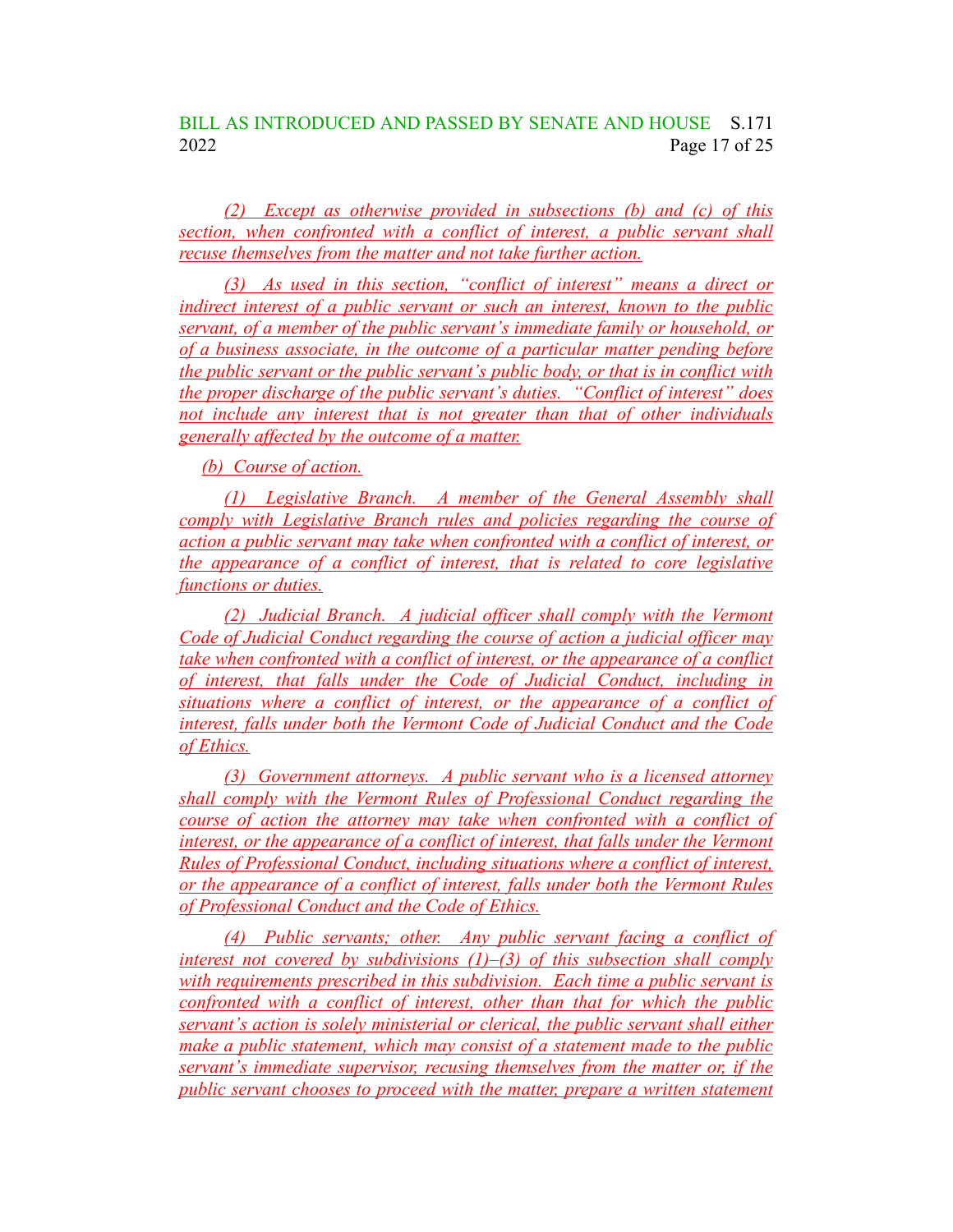### BILL AS INTRODUCED AND PASSED BY SENATE AND HOUSE S.171 2022 Page 18 of 25

*regarding the nature of the conflict. A public servant may request either guidance or an advisory opinion from the State Ethics Commission in making an initial determination whether a conflict of interest exists, or whether good cause to proceed exists as set forth in subsection (c) of this section. Once recused, a public servant shall not in any way participate in or act to influence a decision regarding the matter. If the public servant chooses to proceed with the matter, the public servant's prepared written statement shall:*

*(A) describe the matter requiring action;*

*(B) disclose the nature of the potential conflict or actual conflict of interest;*

*(C) explain why good cause, as set forth in subsection (c) of this section, exists so that the public servant can take action in the matter fairly, objectively, and in the public interest;*

*(D) include sufficient detail so that the matter may be understood by the public; and*

*(E) be filed in accordance with the policies and procedures set forth by the agency or entity governing the matter in question, including any requirement that the statement be made public.*

*(c) Good cause. As used in this section, "good cause to proceed" may include any of the following:*

*(1) the identified conflict or potential conflict is de minimis in nature;*

*(2) the conflict is amorphous, intangible, or otherwise speculative; or*

*(3) the public servant cannot legally or practically delegate the matter.*

*(d) Confidential information. Nothing in this section shall require a public servant to disclose confidential information or information that is otherwise privileged under law.*

*§ 1203a. DIRECTING UNETHICAL CONDUCT*

*A public servant shall not direct another person to act in a manner that would be unethical for the public servant or the other person to act. A public servant who has a conflict of interest shall not direct others to act to the public servant's benefit where such action would be a violation of the Code of Ethics if the public servant were to perform the act.*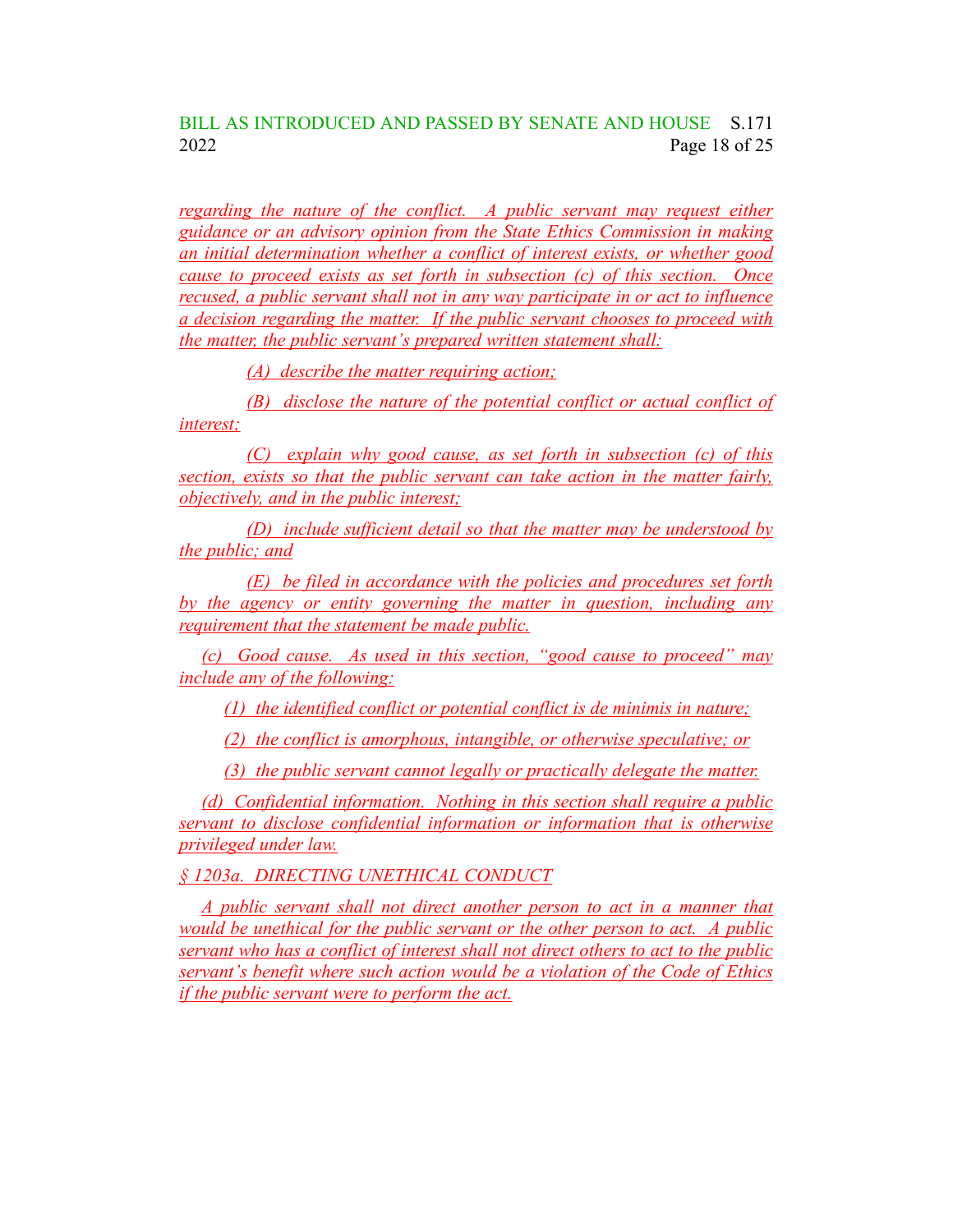### *§ 1203b. APPEARANCE OF UNETHICAL CONDUCT*

*A public servant shall avoid any actions creating the appearance that the public servant is violating the Code of Ethics. Whether particular circumstances create an appearance that the Code of Ethics have been violated shall be determined from the perspective of a reasonable individual with knowledge of the relevant facts.*

*§ 1203c. PREFERENTIAL TREATMENT*

*A public servant in the course of conducting State business shall act impartially, showing no favor toward or prejudice against any person. A public servant shall not give or represent an ability to give preference or special treatment to any person because of the person's wealth, position, or status or because of any personal relationship with the public servant. When permitted by law and written policy or rule, a public servant may give preference to designated persons.*

*§ 1203d. MISUSE OF POSITION*

*A public servant shall not use the public servant's official position for personal or financial gain.*

*§ 1203e. MISUSE OF INFORMATION*

*A public servant shall not use nonpublic government information or confidential information acquired during the course of State service for personal or financial gain or for the personal or financial gain of any other person.*

*§ 1203f. MISUSE OF GOVERNMENT RESOURCES*

*A public servant shall not make use of State materials, funds, property, personnel, facilities, or equipment, or permit another person to do so, for any purpose other than for official State business unless the use is expressly permitted or required by law or by a written agency, departmental, or institutional policy or rule. A public servant shall not engage in or direct another person to engage in work other than the performance of official duties during working hours, except as permitted or required by law or by written agency, departmental, or institutional policy or rule.*

*§ 1203g. GIFTS*

*(a) Gift limitations and exceptions. A public servant shall not solicit or accept a gift unless permitted under this section. For purposes of this subchapter, "gift" means anything of value, tangible or intangible, that is given for less than adequate consideration. A public servant may accept:*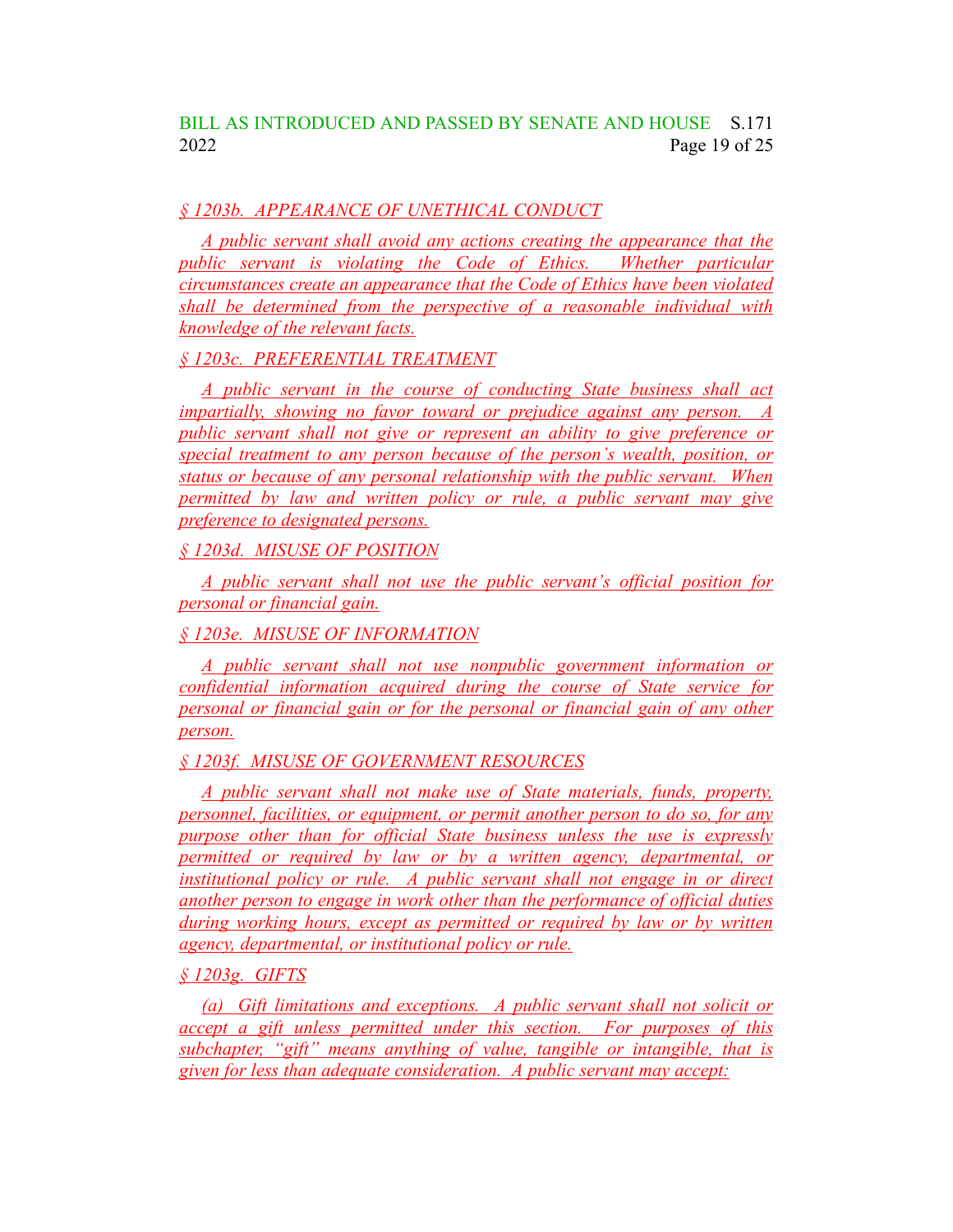*(1) A devise or inheritance. A public servant may accept a devise or inheritance.*

*(2) Gifts to the State. A public servant may accept goods or services that are provided to a State agency for use on State agency property or for use by the public servant while serving in an official capacity.*

*(3) Ceremonial awards. A public servant may accept a certificate, plaque, or other ceremonial award, provided the cost does not exceed the limit established pursuant to subsection (b) of this section.*

*(4) Rebates, discounts, and promotions. A public servant may accept a rebate, discount, or promotional item that is available to the general public or to a definable subset of the general public.*

*(5) Printed or recorded material. A public servant may accept printed or recorded informational or educational material germane to State action or functions.*

*(6) Food or beverages. A public servant may accept food or beverages, or both, under the following circumstances:*

*(A) The food or beverage, or both, is consumed on an occasion or occasions at which the person paying, directly or indirectly, for the food or beverage or the person's representative is in attendance, provided the cost does not exceed the limit established pursuant to subsection (b) of this section.*

*(B) The food or beverage, or both, is incidental to the performance of a legitimate State function.*

*(C) The food or beverage, or both, is provided at a charitable, cultural, political, or civic event at which the public servant participates in the public servant's official capacity.*

*(7) Admission fees and tickets. A public servant may accept tickets or admission to a charitable, cultural, political, or civic event at which a public servant participates in the public servant's official capacity, provided such tickets or admission is provided by the primary sponsoring entity.*

*(7) Admission fees and tickets. A public servant may accept free attendance to a widely attended charitable, cultural, political, or civic event at which a public servant participates in the public servant's official capacity, provided such tickets or admission is provided by the primary sponsoring entity. Free attendance may include all or part of the cost of admission; transportation to and from the event; and food, refreshments, entertainment, and instructional materials provided to all event attendees.*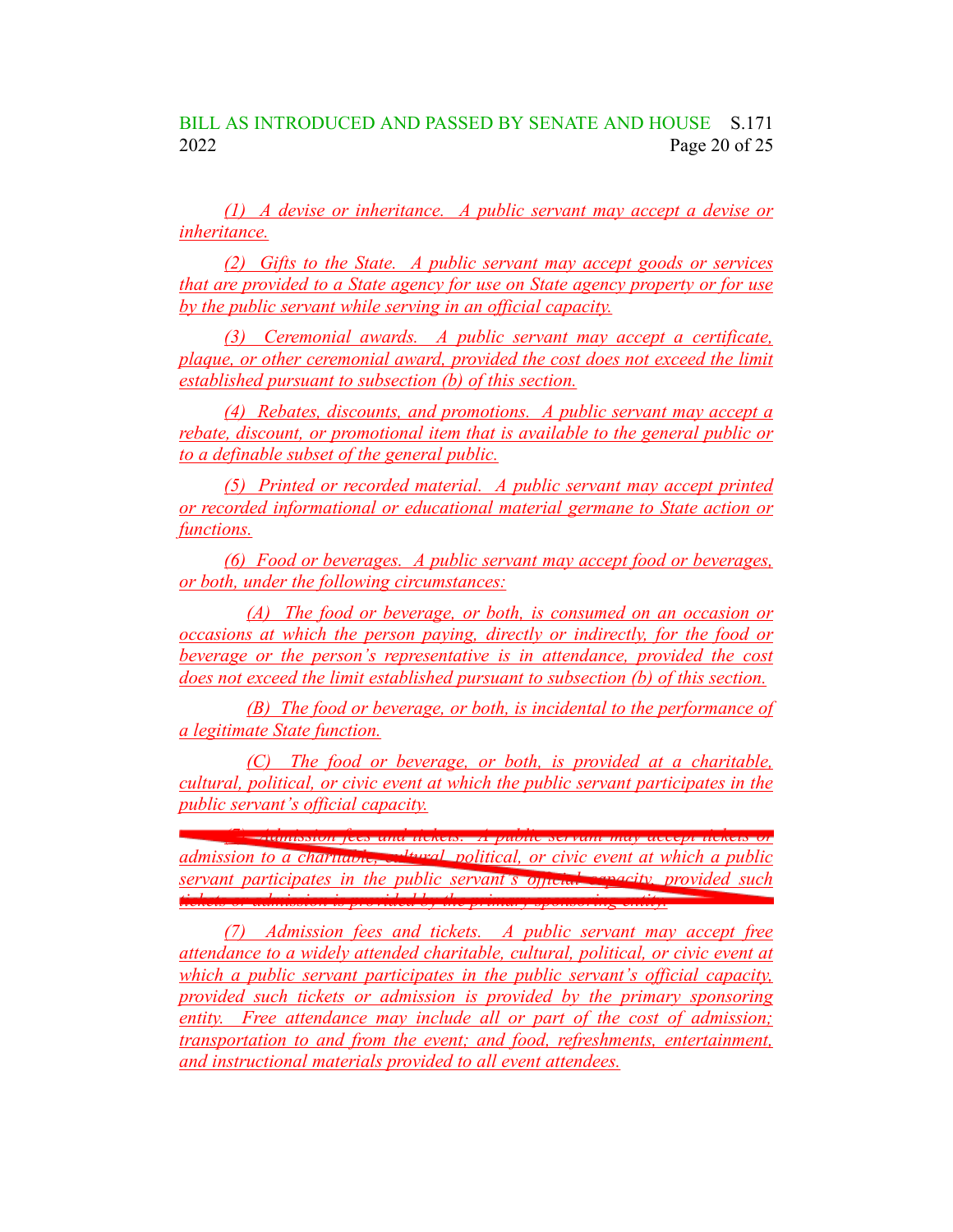### BILL AS INTRODUCED AND PASSED BY SENATE AND HOUSE S.171 2022 Page 21 of 25

*(8) Private employment gifts. A public servant may accept anything of value provided by an employer of the public servant, provided such benefits are customarily and ordinarily provided to others in similar circumstances.*

*(9) Public-servant-to-public-servant gifts. A public servant may accept a gift from another public servant under the following circumstances:*

*(A) If the recipient is not in a supervisor-supervisee relationship with the giver, the public servant may accept a gift for a holiday or occasion of significance.*

*(B) If the recipient is in a supervisor-supervisee relationship, the public servant may accept a gift for a holiday or occasion of significance, provided the value does not exceed the limit established pursuant to subsection (b) of this section.*

*(10) Training or education. A public servant may accept attendance to training or similar events determined to be in the interest of the public servant's agency or department.*

*(11) Gifts of de minimis value. A public servant may accept an unsolicited gift having a de minimis market value as established pursuant to subsection (b) of this section.*

*(12) Personal gifts. A public servant may accept gifts clearly motivated by an outside relationship, family relationship, or personal friendship rather than the position of the public servant. Relevant factors in making such a determination include the history and nature of the relationship and whether the individual, family member, or a friend personally pays for the gift.*

*(13) Loans. A public servant may accept a commercially reasonable loan made on terms not more favorable than loans made in the ordinary course of business.*

*(14) Gifts otherwise permitted and legal. A public servant may accept a gift that is otherwise expressly permitted under State law.*

*(b) Gift valuation. For purposes of this subchapter, the value or cost limit for gifts described in subsection (a) of this section shall be:*

*(1) Beginning on July 1, 2022:*

*(A) Ceremonial awards: Less than \$100.00.*

*(B) Food or beverages, or both: Less than \$100.00 in the aggregate per recipient, per source, in a calendar year.*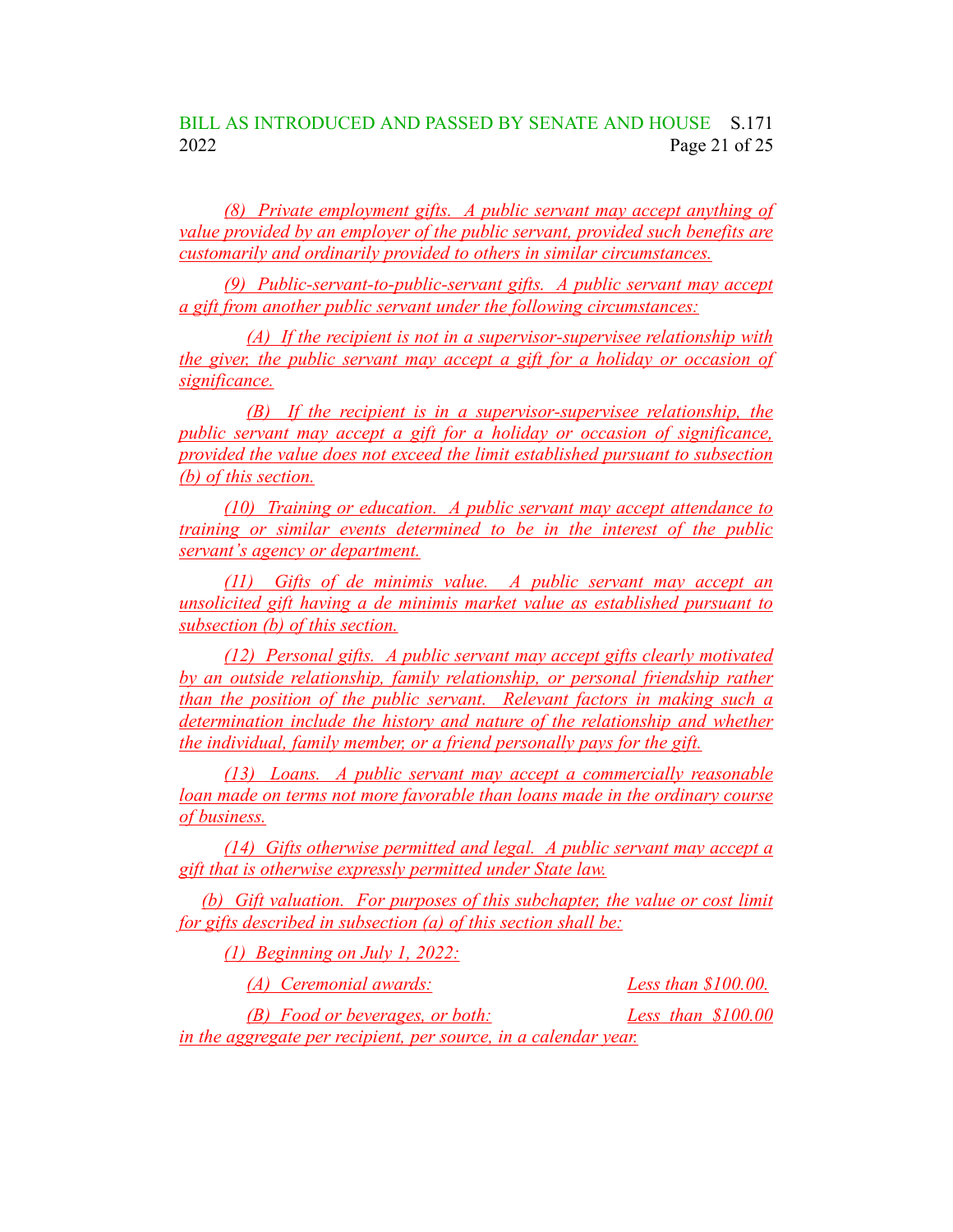BILL AS INTRODUCED AND PASSED BY SENATE AND HOUSE S.171 2022 Page 22 of 25

*(C) A supervisor-supervisee relationship gift: Less than \$100.00 for any single gift, and the value of all gifts does not exceed \$200.00 in the aggregate per year.*

*(D) De minimis gift: \$50.00 or less per source per occasion, provided that the aggregate market value of individual gifts received from any one person does not exceed \$150.00 in a calendar year.*

*(2) On or after July 1, 2026, the State Ethics Commission may increase the value or cost limit set in subdivision (1) of this subsection, provided:*

*(A) the State Ethics Commission presents its proposed increase to the House and Senate Committees on Government Operations at least 180 days prior to proposed implementation and after consultation with the Department of Human Resources and the Judicial Branch;*

*(B) the cost or value limit is not increased more than once in a fiveyear period; and*

*(C) the increased cost or value limit is posted on the State Ethics Commission website and the Commission sends a notice of increase to public servants not less than 60 days prior to the increase's effective date.*

*§ 1203h. UNAUTHORIZED COMMITMENTS*

*A public servant shall not make unauthorized commitments or promises of any kind purporting to bind State government.*

*§ 1203i. EMPLOYMENT RESTRICTIONS*

*(a) Outside employment. A public servant shall not seek or engage in outside employment or activities that are inconsistent, incompatible, or in conflict with the public servant's official duties.*

*(b) Post-government employment.*

*(1) Executive officers. Executive officers shall comply with the postgovernment employment restrictions prescribed in section 267 of this title and 2 V.S.A. § 266(b) and (c).*

*(2) Legislators. Legislators shall comply with the post-government employment restrictions prescribed in 2 V.S.A. § 266(b).*

*(3) Legislative Branch employees. Except as permitted in subdivision (4) of this subsection, for one year after leaving office, a former Legislative Branch employee may not, for compensation, appear before the General Assembly or its subparts, or the office in which the employee served in at the time of leaving service, to advocate for anyone other than the State, concerning any matter in which the State has a direct and substantial interest.*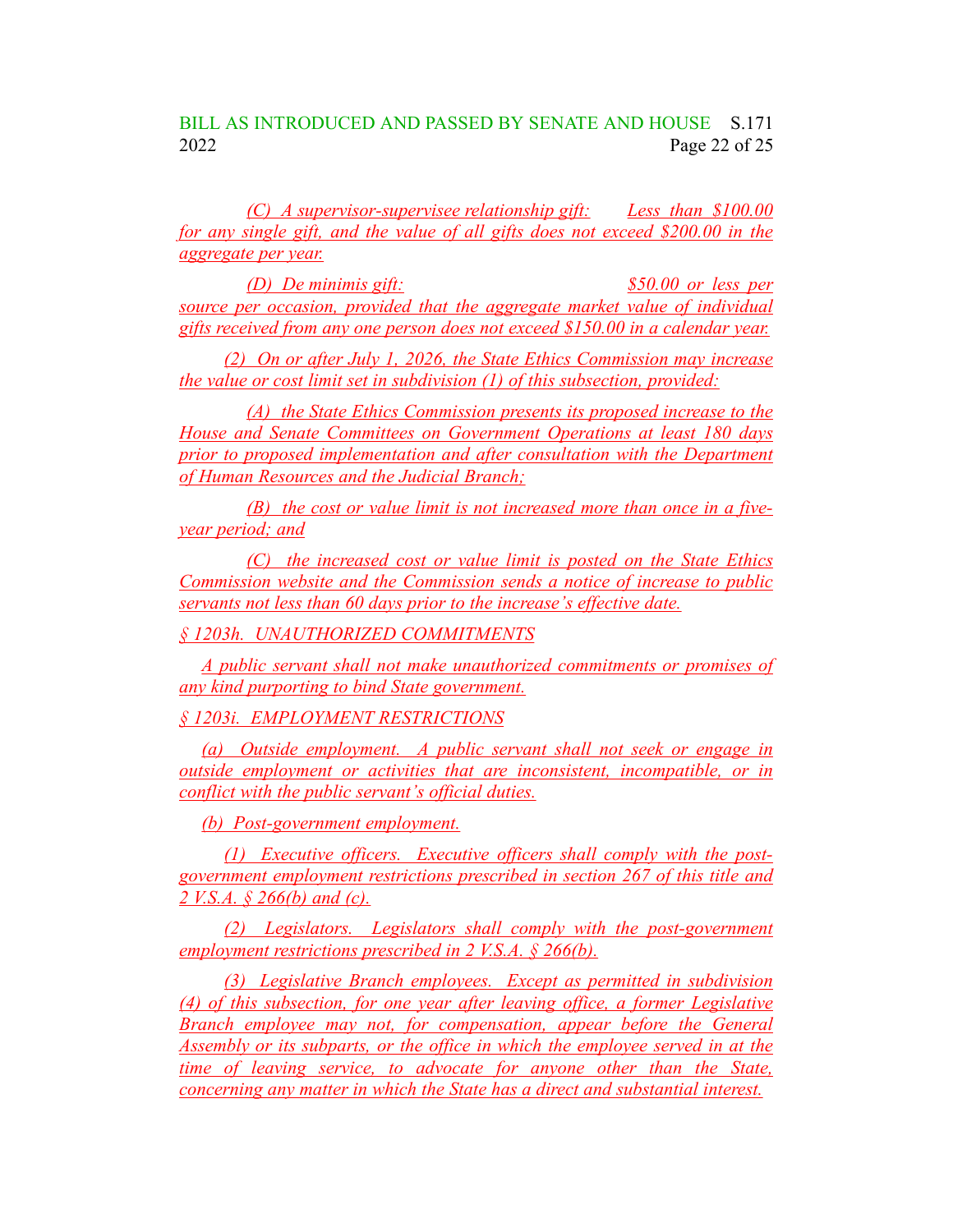### BILL AS INTRODUCED AND PASSED BY SENATE AND HOUSE S.171 2022 Page 23 of 25

*(4) Contracting exception. The limitations in subdivisions (1) through (3) of this subsection do not apply to individuals providing information or services to the State pursuant to contracts of the State unless the public servant is otherwise prohibited from doing so by State or federal law.*

*(5) Representation restrictions. After leaving State service or employment, a public servant shall not knowingly, with the intent to advocate for an outcome of an investigation, application, ruling, license, contract, claim, rulemaking, charge, arrest, or quasi-judicial or judicial proceeding, communicate with or appear before the State on matters involving specific parties in which the employee participated personally and substantially during government service and in which the State is a party or has a direct and substantial interest.*

*§ 1203j. COMPLIANCE WITH LAWS, RULES, AND POLICIES*

*A public servant shall comply with applicable State and federal laws and regulations, including anti-discrimination and equal opportunity laws, and comply with applicable governmental codes of conduct. A public servant shall comply with any other applicable rules or policies established by executive order, agency rule, or policy.*

### *§ 1204. WHISTLEBLOWER PROTECTIONS FOR ETHICS COMPLAINTS*

*Consistent with section 971–978 of this title, a public servant shall be free to disclose waste, fraud, abuse of authority, violations of law, or violations of this or other applicable codes regarding ethical conduct to the State Ethics Commission without fear of reprisal, intimidation, or retaliation.*

*§ 1205. MANDATORY ETHICS EDUCATION AND TRAINING*

*Within the first 120 days of public service, a public servant shall engage in ethics training, which may be in person or online. Completion of ethics training shall be documented by the department where the public servant is employed. A public servant shall participate in continuing ethics education, which may be in person or <i>online*, at least once every three years thereafter. *Approved continuing ethics education providers are the State Ethics Commission, the Department of Human Resources – Center for Achievement in Public Service (CAPS), the Vermont House of Representatives Ethics Panel for the House of Representatives, the Vermont Senate Ethics Panel for the Senate, the Vermont Judiciary, and any education providers approved by the State Ethics Commission. Copies of State Code of Ethics training materials by ethics education providers shall be provided to the State Ethics Commission in advance of the training. On request, the State Ethics Commission may*

*collaborate with or assist ethics education providers.*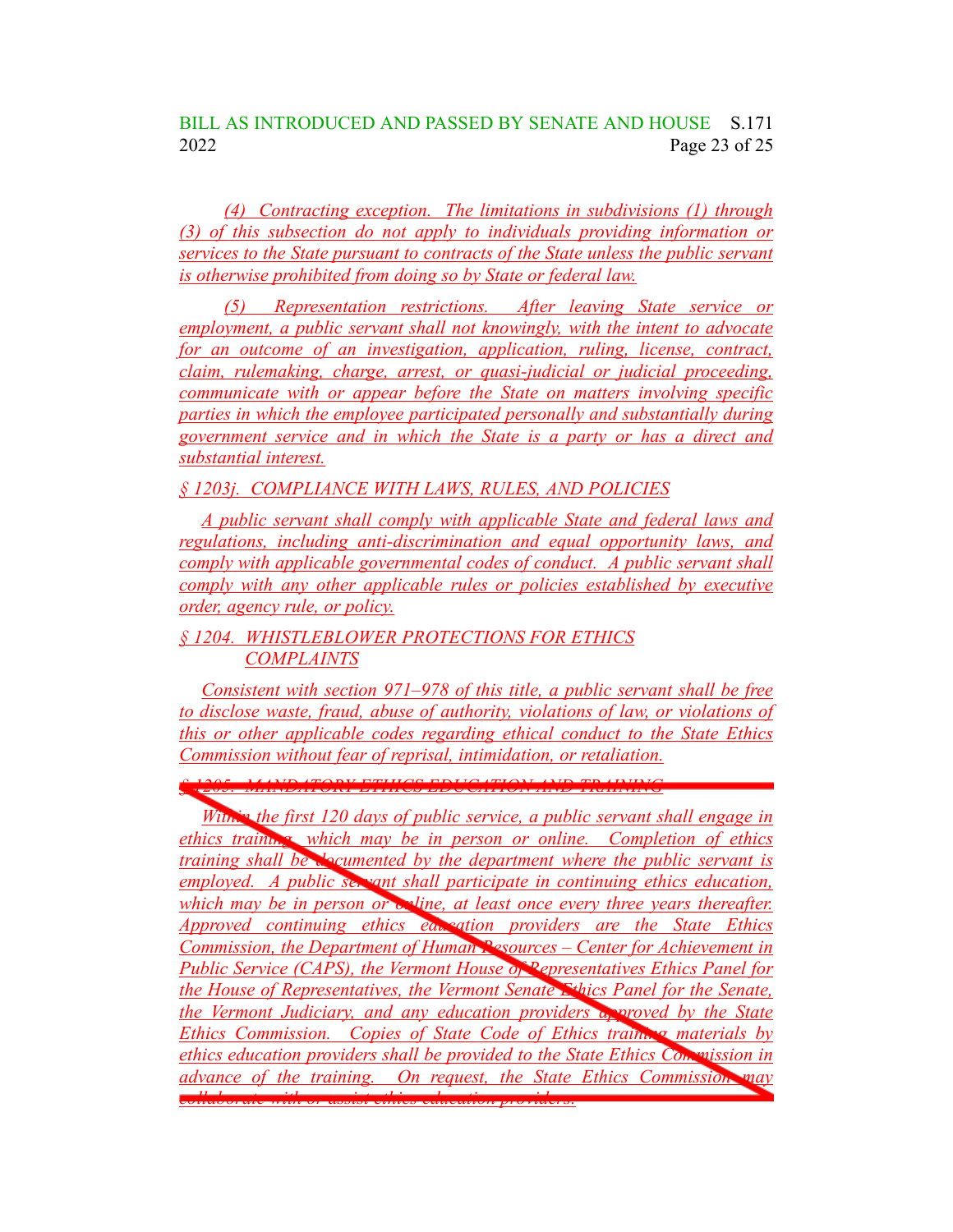### BILL AS INTRODUCED AND PASSED BY SENATE AND HOUSE S.171 2022 Page 24 of 25

### *§ 1205. MANDATORY CODE OF ETHICS EDUCATION AND TRAINING*

*Within the first 120 days of public service, a public servant shall engage in State Code of Ethics training, which may be in person or online. Completion of State Code of Ethics training shall be documented by the department where the public servant is employed. A public servant shall participate in continuing State Code of Ethics education, which may be in person or online, at least once every three years thereafter. Approved continuing State Code of Ethics education providers are the State Ethics Commission, the Department of Human Resources – Center for Achievement in Public Service (CAPS), the Vermont House of Representatives Ethics Panel for the House of Representatives, the Vermont Senate Ethics Panel for the Senate, the Vermont Supreme Court and the Court Administrator's Office for the Vermont Judiciary, and any education providers approved by the State Ethics Commission. Copies of State Code of Ethics training materials by ethics education providers shall be provided to the State Ethics Commission in advance of the training. On request, the State Ethics Commission may collaborate with or assist State Code of Ethics education providers.*

*Sec. 2. REPEAL*

*3 V.S.A. § 1211(e) is repealed.*

*Sec. 2a. 3 V.S.A. § 1226 is amended to read:*

*§ 1226. COMMISSION REPORTS*

*Annually, on or before January 15, the Commission shall report to the General Assembly regarding the following issues:*

*(1) Complaints. The number and a summary of the complaints made to it, separating the complaints by topic, and the disposition of those complaints, including any prosecution, enforcement action, or dismissal. This summary of complaints shall not include any personal identifying information.*

*(2) Guidance and training.*

*(A) Guidance. The number of requests for and a summary of the guidance the Executive Director provided, separating the guidance by topic. This summary of guidance shall not include any personal identifying information.*